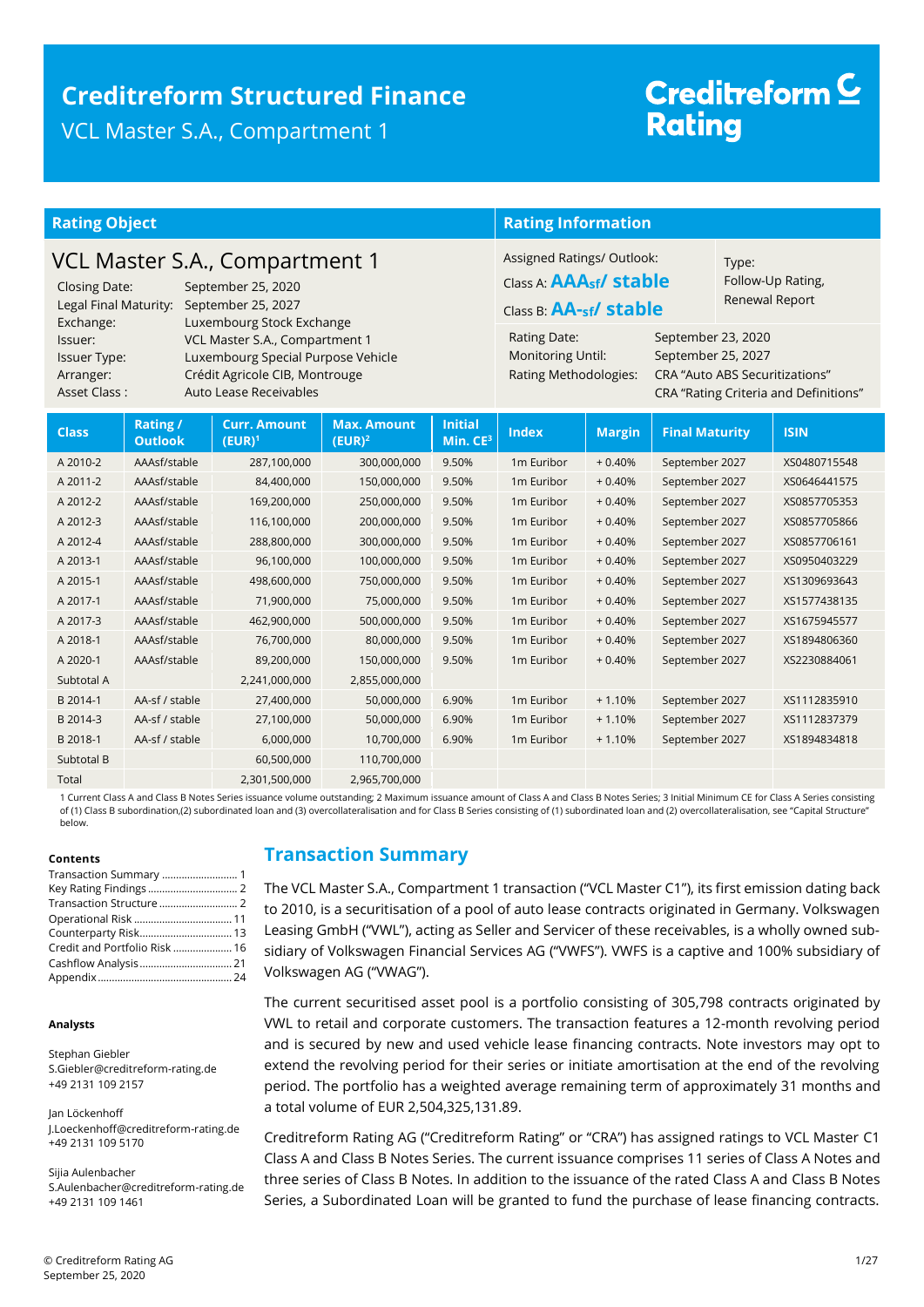The combination of the Subordinated Loan, overcollateralisation ("OC") and a Cash Collateral Account ("CCA") will provide credit enhancement to the rated Class A and Class B Notes Series.

### <span id="page-1-0"></span>**Key Rating Findings**

- VCL securitises only the finance portion of the leases; residual values are not securitised by the Issuer
- + Strong macroeconomic fundamentals in Germany and strong German lease business should support VWFS's ABS strategy and future portfolio performance
- + Risks related to the Issuer are limited, the compartment structure being ring-fenced and with limited recourse to other creditors of the Issuer, including non-petition provisions
- + Downgrade collateral and replacement provisions mitigate counterparty risk exposure w.r.t. the Swap Counterparty and Account Bank
- Legal documentation does not foresee a back-up servicer
- Extended 12-month revolving period may affect portfolio quality
- Term takeouts increase the share of delinquent contracts in the portfolio
- <span id="page-1-1"></span>Potentially indirect negative impact of VWAG diesel emission manipulations on future (portfolio) recovery performance

### **Transaction Structure**

### **Transaction Parties**

Table 1: Transaction Parties

| <b>Role</b>                                                                      | <b>Name</b>                                                                                                               |  |  |
|----------------------------------------------------------------------------------|---------------------------------------------------------------------------------------------------------------------------|--|--|
| <b>Issuer and Purchaser</b>                                                      | VCL Master S.A., acting for and on behalf of its Compartment 1,<br>Luxembourg                                             |  |  |
| Seller and Servicer                                                              | Volkswagen Leasing GmbH, Braunschweig                                                                                     |  |  |
| Arranger                                                                         | Crédit Agricole CIB, Montrouge                                                                                            |  |  |
| Lead Manager                                                                     | Crédit Agricole CIB, Montrouge                                                                                            |  |  |
| <b>Account Bank</b>                                                              | The Bank of New York Mellon, Frankfurt Branch, Frankfurt a. M.                                                            |  |  |
| <b>Security Trustee</b>                                                          | Wilmington Trust SP Services (Frankfurt) GmbH, Frankfurt am<br>Main                                                       |  |  |
| Paying Agent, Interest Determina-<br>tion Agent, Registrar, Calculation<br>Agent | HSBC Bank plc, London                                                                                                     |  |  |
| Cash Administrator                                                               | The Bank of New York Mellon, Frankfurt Branch, Frankfurt a. M.                                                            |  |  |
| <b>Swap Counterparties</b>                                                       | DZ BANK AG Deutsche Zentral-Genossenschaftsbank, Frankfurt<br>am Main; Skandinaviska Enskilda Banken AB (publ), Stockholm |  |  |
| Subordinated Lender                                                              | Volkswagen International Luxemburg S.A., Luxembourg                                                                       |  |  |
| Corporate Service Provider                                                       | Circumference FS (Luxembourg) S.A., Luxembourg                                                                            |  |  |
| Data Protection Trustee                                                          | Amsterdamsch Trustee's Kantoor B.V., Amsterdam                                                                            |  |  |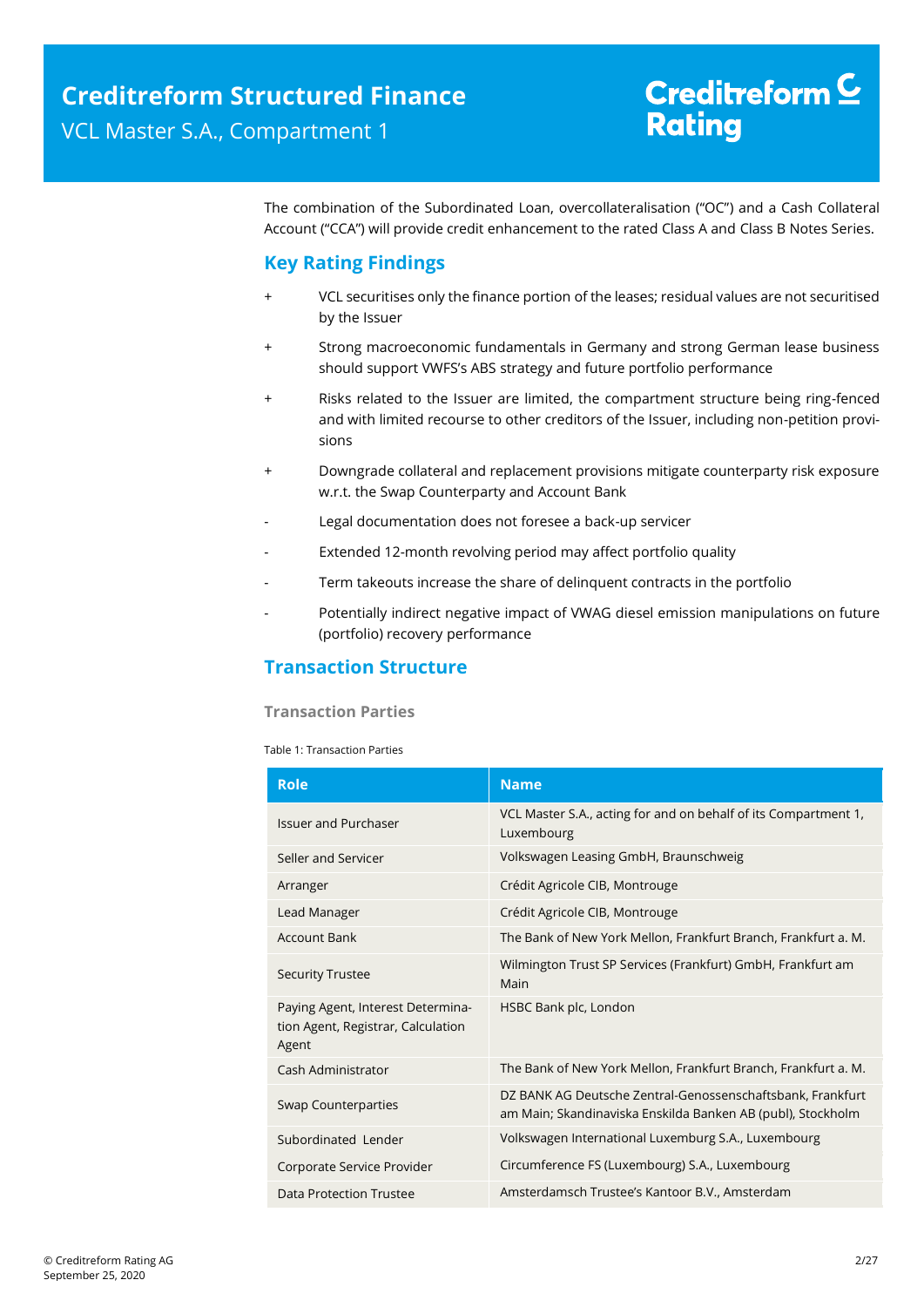#### **Issuer**

The structure of the transaction is shown below [\(Figure 1\)](#page-2-0). The Issuer, VCL Master S.A., acting for and on behalf of its Compartment 1, is a special purpose vehicle ("SPV") incorporated under the laws of Luxembourg. The company is registered with the Luxembourg Trade and Companies Register and has explicitly stated in its Articles of Incorporation to be governed by the Luxembourg Securitisation Law. The Issuer is a securitisation company with the sole purpose of entering into securitisation transactions through separate compartments.

Figure 1: Transaction Structure I Source: VWL

<span id="page-2-0"></span>

Risks related to the Issuer are limited, by the compartment structure being ring-fenced and with limited recourse to other creditors of the Issuer, including non-petition provisions. We regard the structure of the Issuer as being bankruptcy-remote. CRA conducted its rating assuming no adverse future change in Luxembourg securitisation law. A legal opinion addressing the Issuer structure was provided.

### **True Sale**

The Issuer has entered into a receivables purchase agreement for the initial and revolving purchase of vehicle lease receivables pursuant to the ordinary course of the seller's business. The related lease financing contracts are governed by German law. VCL Master C1 will acquire all right, title and interest arising from such receivables. The rights allocated to VCL Master C1 will be assigned to the Security Trustee for the benefit of the noteholders. The transfer of title and collateralisation for security purpose is subject to resolutory conditions which stipulate that title to the vehicle will be returned to VWL once fulfilled (i.e. lease receivables have been settled or terminated). Legally, this creates an expectancy right (Anwartschaftsrecht) which transforms into full legal ownership once the resolutory conditions are fulfilled. VWL may opt to sell such expectancy rights ("ER") to other entities. Legal opinions addressing the legality, validity and enforceability of such receivables were provided.

Serving as a securitisation platform for VWL, VCL Master C1 may, on a regular basis, purchase further selected lease financing contracts by issuing additional notes (tap-issuance), or sell and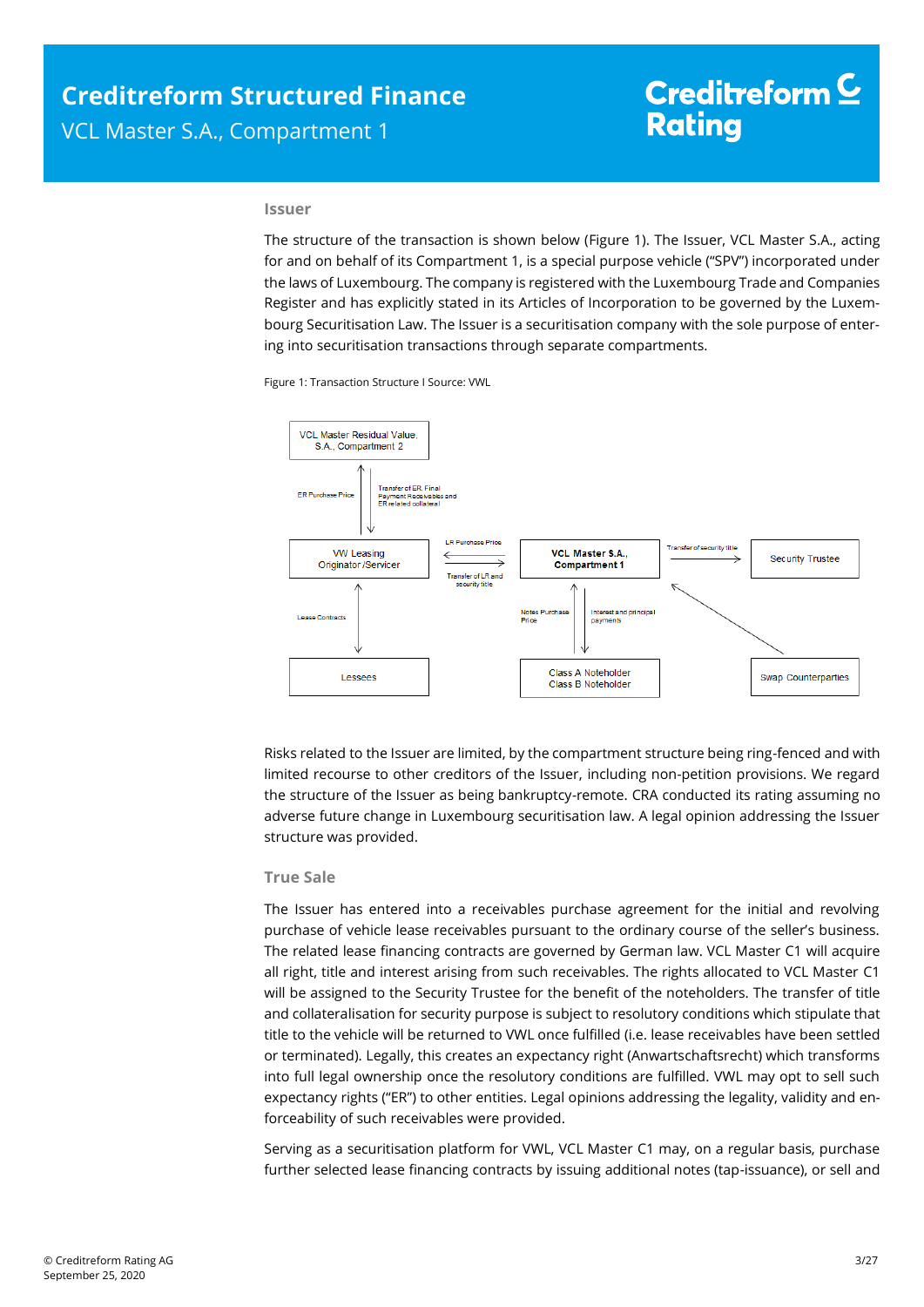transfer selected lease financing contracts to other entities (term takeout). The purchased receivables include only the finance portion of the total vehicle value and will amortise in full. VCL Master C1 will not finance the contractual residual value ("RV") of the lease financing contracts at maturity. The RV portion of the total vehicle value may be sold and financed in the form of expectancy rights (Anwartschaftsrecht) by other entities (i.e. "VCL Master Residual Value S.A.") or remain with VWL.

If an obligor defaults, the proceeds from the sale of the vehicle will be split pro rata between the remaining lease receivable portion and the residual value portion of the vehicle book value.

CRA has undertaken a review of the transaction structure and verified the consistency with the legal documentation. In addition, we obtained legal opinions that the securitized lease contracts constitute legal valid, binding and enforceable agreements.

### **Revolving Period**

The transaction features an initial revolving period of 12 months. During this period, and according to the Order of Priority, the remaining distributions less taxes, fees, costs and interest for Class A and Class B Notes Series will be used for the purchase of new receivables instead of amortisation. Since the additional receivables are bought with a purchase price discount of 2.03%, the overcollateralisation of notes will increase. In contrast to tap-issuance, the purchase of additional receivables during the revolving period does not depend on rating agency confirmation. However, the occurrence of an early amortization event may end the revolving period prematurely (see "Order of Priority and Triggers").

The revolving period can be extended for existing notes series and includes the extension of the final maturity date, and, if relevant, an amendment of the note margins. If current noteholders refuse to extend the revolving period, this may result in the existence of both amortising and non-amortising series of notes. The amortising notes will benefit from an amortisation factor, setting the current pro-rata share of the series and enabling a quick redemption.

### **Term Takeout**

Within the transaction, the Issuer acts as an intermediate warehousing vehicle. The Issuer may on any payment date sell any or all purchased receivables to any member of Volkswagen Group or to an affiliated securitisation vehicle (transferee). The additional receivables purchase price will include overcollateralisation in accordance with the purchaser's capital structure, which may affect the level of overcollateralisation within the VCL Master C1 structure following a term takeout.

Regardless of the mandatory random selection character of such takeouts, they may affect the quality of the portfolio (lower granularity, adverse diversification through eligibility criteria of transferee, increase of delinquent receivables). Therefore, prior to term takeouts, rating agencies have to confirm that the assigned ratings of Class A and Class B Notes Series will remain unaffected by such action.

The proceeds from a term takeout bypass the order of priority and will be directed to the distribution account, where the outstanding Class A and Class B Notes will be amortised.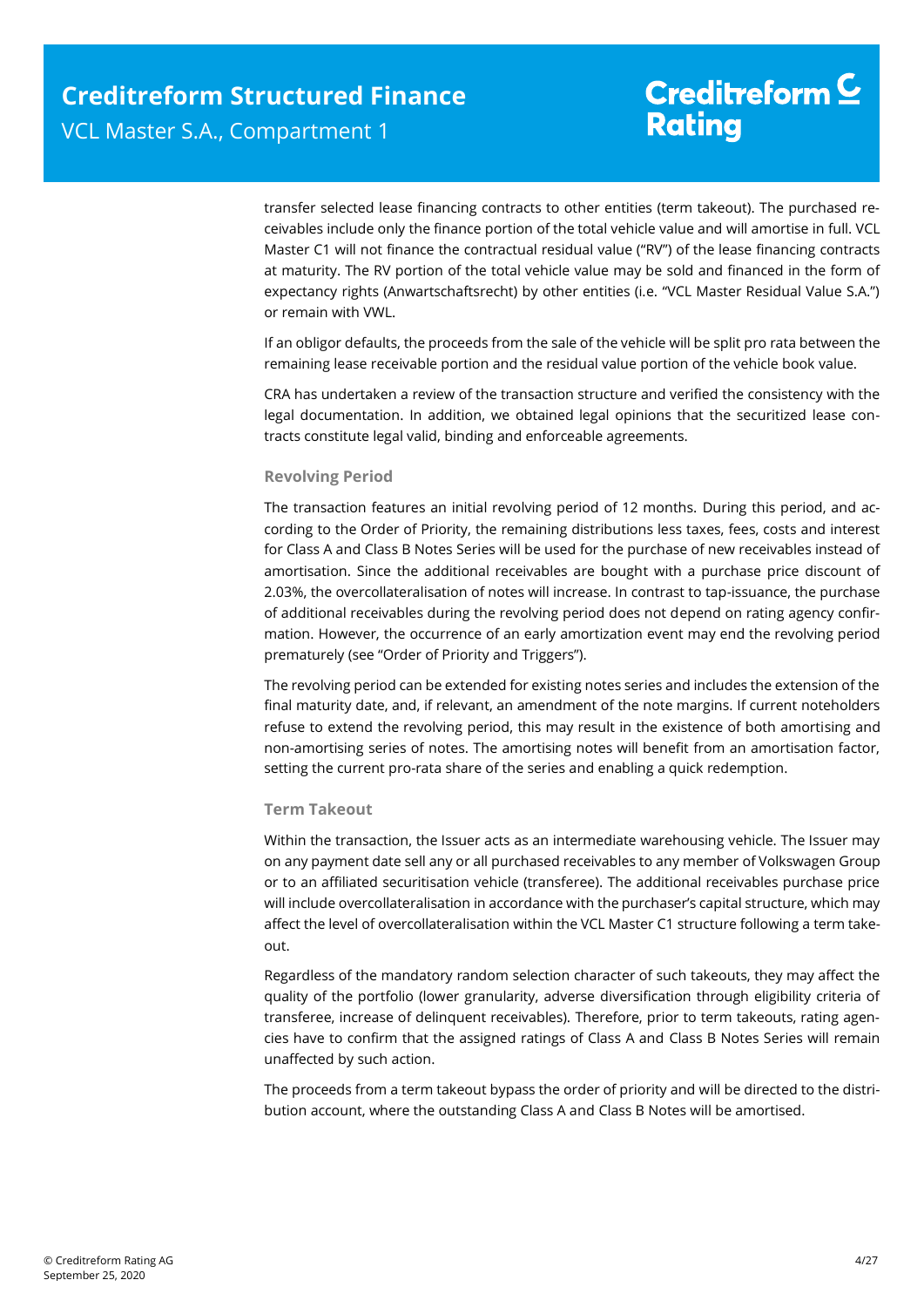### **Tap-Issuance**

During the revolving period, and notwithstanding the purchase of replenishment receivables, the Issuer may from time to time offer to noteholders an increase of the issue amount of existing notes series and/or conduct an issuance of further note series in order to purchase additional receivables. Here, noteholders of existing series have the right, but not the obligation, to increase their respective issue amounts. However, a tap-issuance shall only be realised if the ratings of Class A and Class B Notes Series will remain unaffected by such action.

Upon occurrence of a tap-issuance, new and existing noteholders share a new portfolio with potentially different characteristics. The larger pool may have higher granularity and the relative share of delinquent and defaulted receivables may decrease because eligibility criteria exclude those receivables from purchase. However, the effects on portfolio diversification depend on the characteristics of the portfolio that will be purchased. As a general rule, tap-issuance receivables will be selected randomly and not with the intention to prejudice the noteholders, which reduces potential adverse effects on diversification.

Moreover, although the receivables will be purchased at a purchase price discount of 0.95% for OC, this may dilute (decrease) the OC for Class A and Class B Notes Series which builds up during revolving period replenishments (benefiting from a higher discount of 2.03%) and/or the amortization of notes (see "Order of Priority and Triggers").

#### **Seller and Servicer**

VWL is a wholly owned subsidiary of VWFS and acts as Seller and Servicer of the lease financing contracts. VWAG is the parent company of VWFS, holding 100% of its shares and thus a controlling interest. VWAG´s non-bank-related financial division, as represented by VWFS, is a core business of the group with a significant contribution to group total earnings. CRA undertook an unsolicited rating of VWAG.

VWAG is currently facing legal and financial uncertainties resulting from the use of particular software in type EA 189 EU5 diesel engines. On September 18, 2015, the US Environmental Protection Agency (EPA) published a Notice of Violation alleging Volkswagen of having used certain software in diesel engines to circumvent emission standards under the Clean Air Act. According to a public announcement by VWAG, around 11 million vehicles worldwide might be affected. On December 16, 2015, Volkswagen announced that the presented technical measures have generally been approved by the German Federal Motor Transport Authority (KBA) with the consequence that the measures also apply to the EU-28 markets.

In its FY2019 report, VWAG recorded provisions of EUR 21.4bn, which increased by EUR 1.3bn, partly due to additional provisions in connection with the diesel issue, and identified six potential material consequences for its result of operations, financial position and net assets:

- Criminal and administrative proceedings all over the world (excluding USA/Canada)
- Product-related lawsuits worldwide (excluding USA/Canada)
- Lawsuits filed by investors worldwide (excluding USA/Canada)
- Proceedings in the USA/Canada
- Additional proceedings
- Risk assessment regarding the diesel issue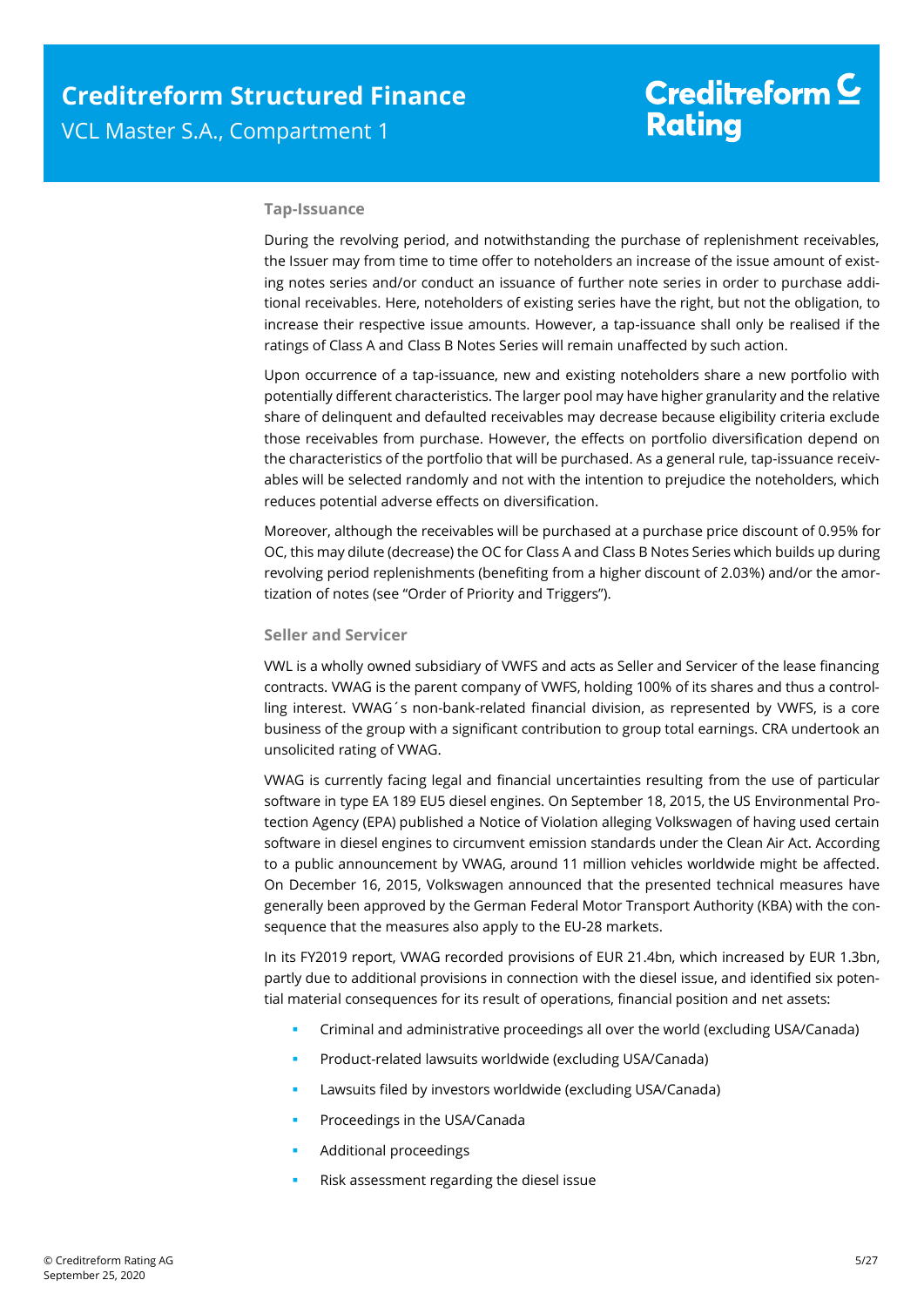In its HY2020 report, VWAG reported sales revenues of EUR 96.13bn (-23.2% YoY) and an operating loss of EUR 1.49bn, compared with an operating gain of EUR 9bn in HY2019. Special items amounted to EUR -0.69bn relating to diesel issue. However, the Automotive Division's net cash flow plunged to EUR -4.81bn from EUR 5.57bn. For FY2020 VWAG expects the sales revenues to decline significantly below 2019 level, resulting from the Covid-19 pandemic. Nevertheless, the financial division is expected to face less negative impact from the pandemic due to its business model.

VWAG is in exchange of information with authorities to coordinate remedial actions. Although VWAG could conclude several settlement agreements in the United States and has reached several agreements with numerous authorities in other countries, VWAG is still exposed to various investigations as well as lawsuits in which authorities, investors and individuals have asserted claims against VWAG. The long-term implications of the manipulation of diesel emissions might include reputational damage, sale contractions, and negative financial impacts due to fines, costs of recall campaigns and higher financing costs. Creditreform Rating will closely monitor all future developments and implications for the transaction (also see "Volkswagen Manipulation of Diesel Emissions" below).

### **Eligibility Criteria**

VWL as Seller warrants and guarantees, with respect to the purchased lease receivables, that the following eligibility criteria, among others, have been fulfilled at the cut-off date:

- Lease receivables constitute legal, valid and enforceable rights against lessees
- Lease receivables are assignable, denominated and payable in EUR
- Related lease receivables are free of defences, whether pre-emptory or otherwise, as well as free of rights of third parties
- Status and enforceability of purchased receivables is not impaired by set-off rights or warranty claims
- No related lease receivable was overdue at the closing date or additional purchase date
- Related lease financing contracts are governed by the laws of Germany and have been entered into with German companies or residents of Germany
- No defaulted receivables, no insolvency proceedings against lessees
- No obligor is an affiliate of the Volkswagen Group
- Obligor has at least paid two instalments
- Instalments are substantially equal through time
- Contract term of 12-60 months
- Single obligor concentration limit: 0.5% of the aggregate discounted receivables balance
- Concentration limit: ≤5% of all leased vehicles are non-VW group vehicles
- Concentration limit: ≤40% with a remaining term of less than 12 months<sup>1</sup>
- Concentration limit:  $\leq$ 30% with a remaining term of more than 36 months<sup>1</sup>

1

<sup>&</sup>lt;sup>1</sup> of the aggregate discounted receivables balance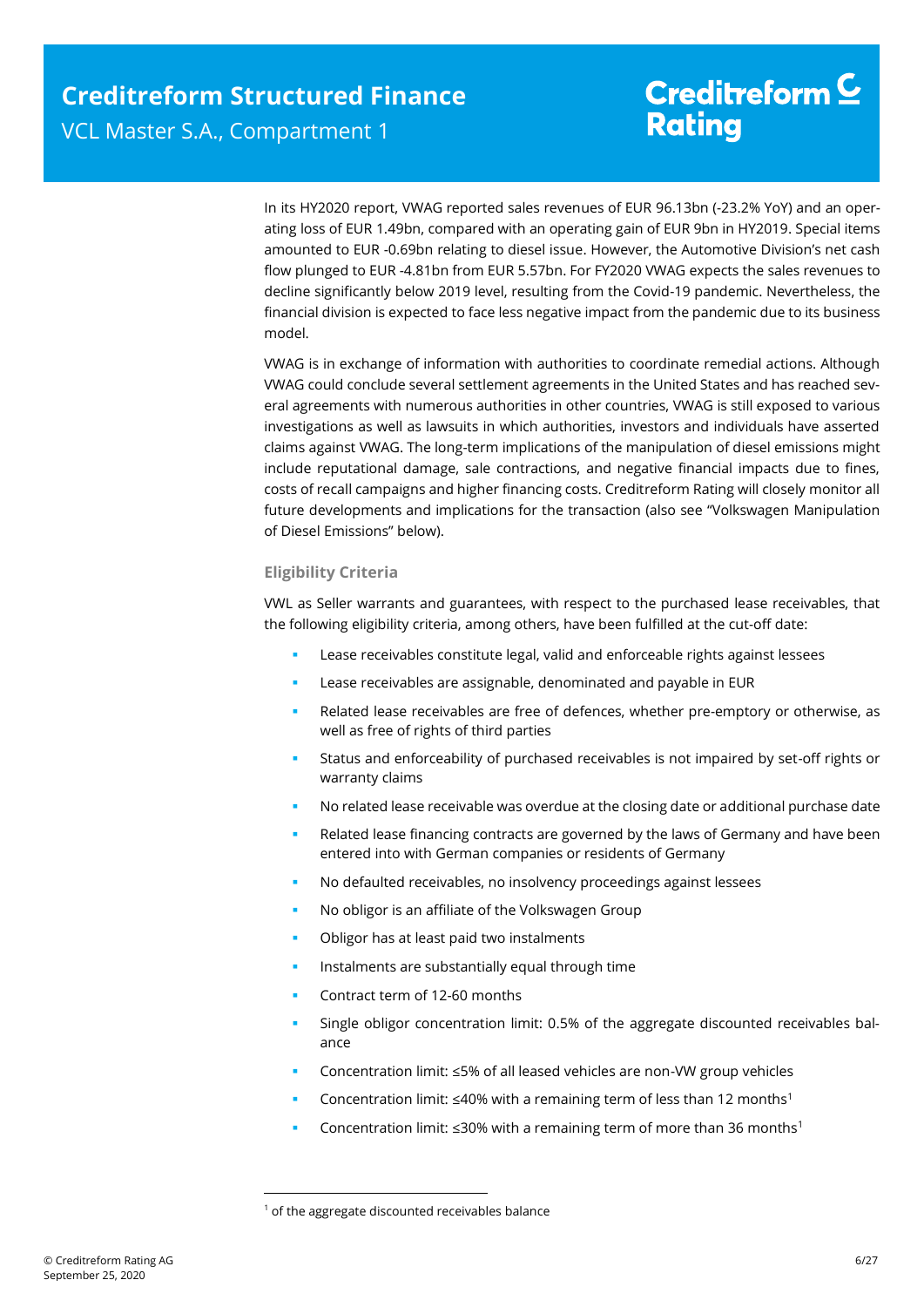- Concentration limit: ≤6% are used vehicles<sup>2</sup>
- Concentration limit: ≤22% are commercial vehicles (VW Nutzfahrzeuge)<sup>2</sup>
- The pool of lease receivables does not represent a separately conducted business or business segment of the seller
- Lease receivables do not relate to lessees who VWL considers as unlikely to pay its obligations to VWL and/or who are past due more than 90 days on any material credit obligation to VWL
- Lease receivables do not relate to credit-impaired lessees or guarantors who
	- have been declared insolvent, or
	- had a court grant their creditors a final non-appealable right of enforcement or material damages as a result of a missed payment within three years prior to the date of origination, or
	- have undergone a debt-restructuring process with regard to their non-performing exposures within three years prior to the date of transfer of the Purchased Receivable to the Issuer, or
	- were, at the time of origination, where applicable, on a public credit registry of persons with adverse credit history or, where there is no such public credit registry, another credit registry that is available to VWL, or
	- have a credit assessment or a credit score indicating that the risk of contractually agreed payments not being made is significantly higher than for comparable receivables held by VWL which are not securitised.

Following a breach of eligibility criteria, VWL is obliged to cure and remedy such breach or repurchase the receivables within the end of the monthly period which includes the 60<sup>th</sup> day after VWL became aware or was notified of such breach at the fair value that any misrepresented receivable had prior to becoming aware of the misrepresentation.

### **Capital Structure**

The discounted receivables balance is calculated using a discount rate equal to 5.7016% per annum. The discount rate is used to cover senior expenses and the servicing fee as well as the weighted average swap rate based on the notional amounts outstanding at each date. At the onset of the transaction, it is calculated as follows [\(Table 2\)](#page-6-0):

<span id="page-6-0"></span>Table 2: Discount Rate Composition

1

| <b>Parameters</b>              |        |
|--------------------------------|--------|
| Weighted average swap rate (%) | 0.1041 |
| Servicing fee (%)              | 1.0000 |
| Senior expenses (%)            | 0.0300 |
| Subtotal (%)                   | 1.1341 |
| Buffer release rate (%)        | 4.5675 |
| Discount Rate (%)              | 5.7016 |

<sup>&</sup>lt;sup>2</sup> of the aggregate discounted receivables balance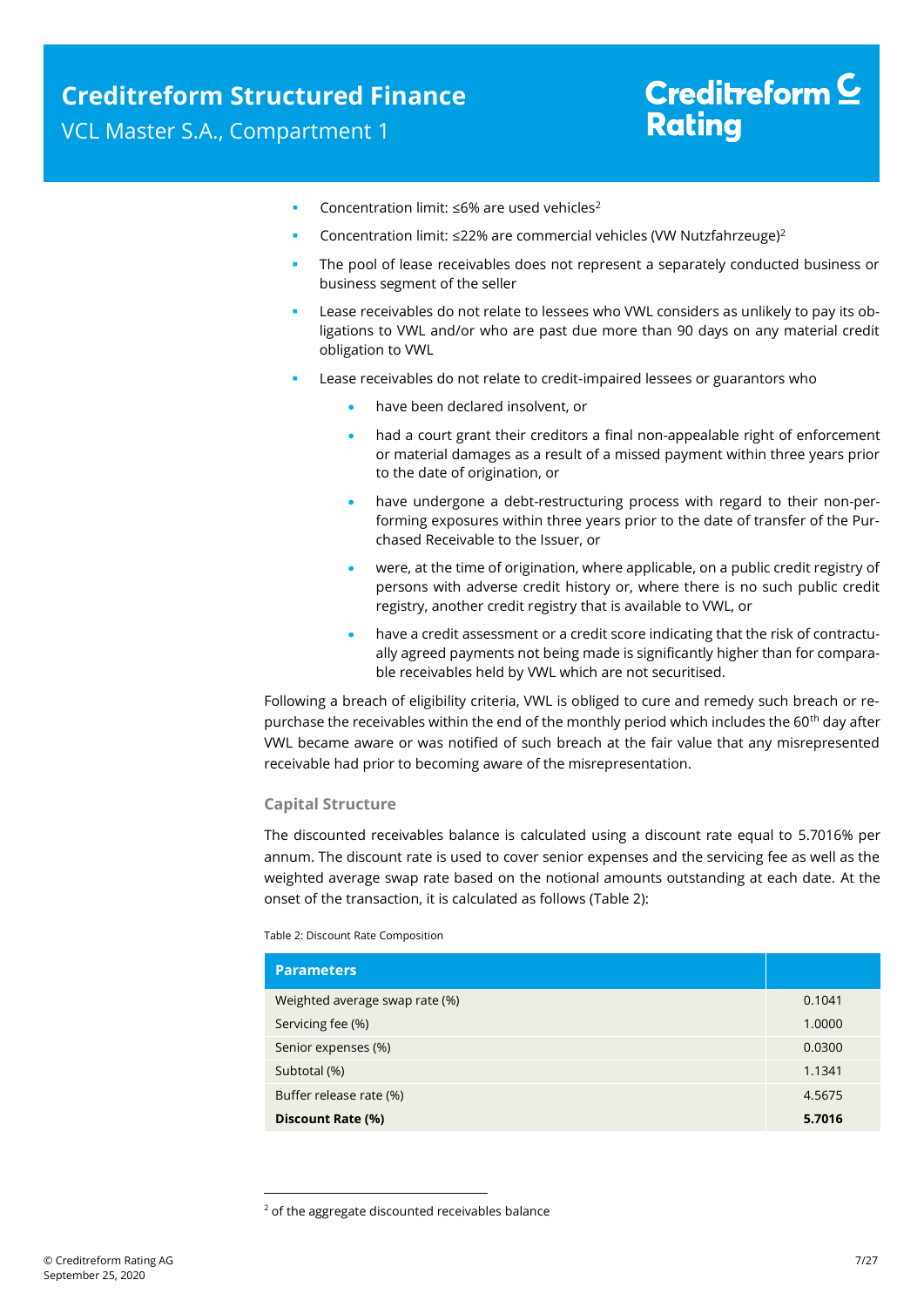A buffer release amount, calculated as the product of the buffer release rate and the future discounted receivables balance, is paid to the Seller as long as no insolvency event on the part of VWL has occurred. In the event of insolvency, the structure will additionally benefit from the buffer release rate. The total balance sheet of the Issuer is shown in [Table 3](#page-7-0) and is composed as follows:

<span id="page-7-0"></span>Table 3: VCL Master C1 Current Balance Sheet

| <b>Assets</b>               | <b>Amount (EUR)</b> | <b>Liabilities</b> | <b>Amount (EUR)</b> | <b>Size (%)</b> |
|-----------------------------|---------------------|--------------------|---------------------|-----------------|
| <b>Receivables</b>          | 2,504,325,131.89    | Class A            | 2,241,000,000.00    | 89.49           |
| Cash Reserve (CCA)          | 27,618,000.00       | Class B            | 60,500,000.00       | 2.42            |
| <b>Accumulation Account</b> | 0.00                | Sub Loan           | 85,026,315.82       | 3.40            |
|                             |                     | PPD OC             | 117,798,816.07      | 4.70            |
|                             |                     | Cash Reserve (CCA) | 27,618,000.00       | 1.10            |
| Total                       | 2,531,943,131.89    |                    | 2,531,943,131.89    | 101.10          |

The Class A Notes represent 89.49% and Class B Notes 2.42% of the discounted receivables balance. Credit enhancement to the notes is provided by a Subordinated Loan (3.40%) and overcollateralisation of purchase price discounts ("PPD OC", 4.70%). In addition, a cash reserve, funded at 1.10% of the lease receivables balance and floored at a minimum of 0.60% of the maximum discounted receivables balance, is available to provide credit enhancement to the Class A and B Notes.

All note series are currently revolving. The Class A Notes Series benefit from a current total CE of 10.51%, calculated as the sum of Class B subordination, the Subordinated Loan and PPD OC. The Class B Notes Series benefit from a total CE of 8.10%, respectively.

### **Cash Collateral Account**

The Cash Collateral Account (CCA) includes several positions. A cash reserve, currently funded and amounting to 1.10% of the discounted receivables balance and the amount standing to the accumulation account (the "General Cash Collateral Amount") is available to cover senior costs and note interest payments. Prior to the occurrence of a foreclosure event, the cash collateral account will be refunded on each payment date from the available distribution amount remaining after items 1-4 of the priority of payments. On each payment date, the CCA balance should equal to the greater of:

- 1.20% of the aggregated discounted receivables balance as of the end of the monthly period, and
- the lesser of (a) 0.6% of the maximum aggregated discounted receivables balance (since the start of the VCL Master C1 program) as of the end of the monthly period, and (b) the aggregate outstanding principal of the notes as of the monthly period

Provided that either the final maturity date has been reached or that the aggregate discounted receivables balance has been reduced to zero, any remaining general cash collateral amount can be used to redeem the notes. Otherwise and before final maturity, any excess cash standing to the credit of the CCA will be distributed to make principal and interest payments of the Subordinated Loan or be released as a final success fee to VWL.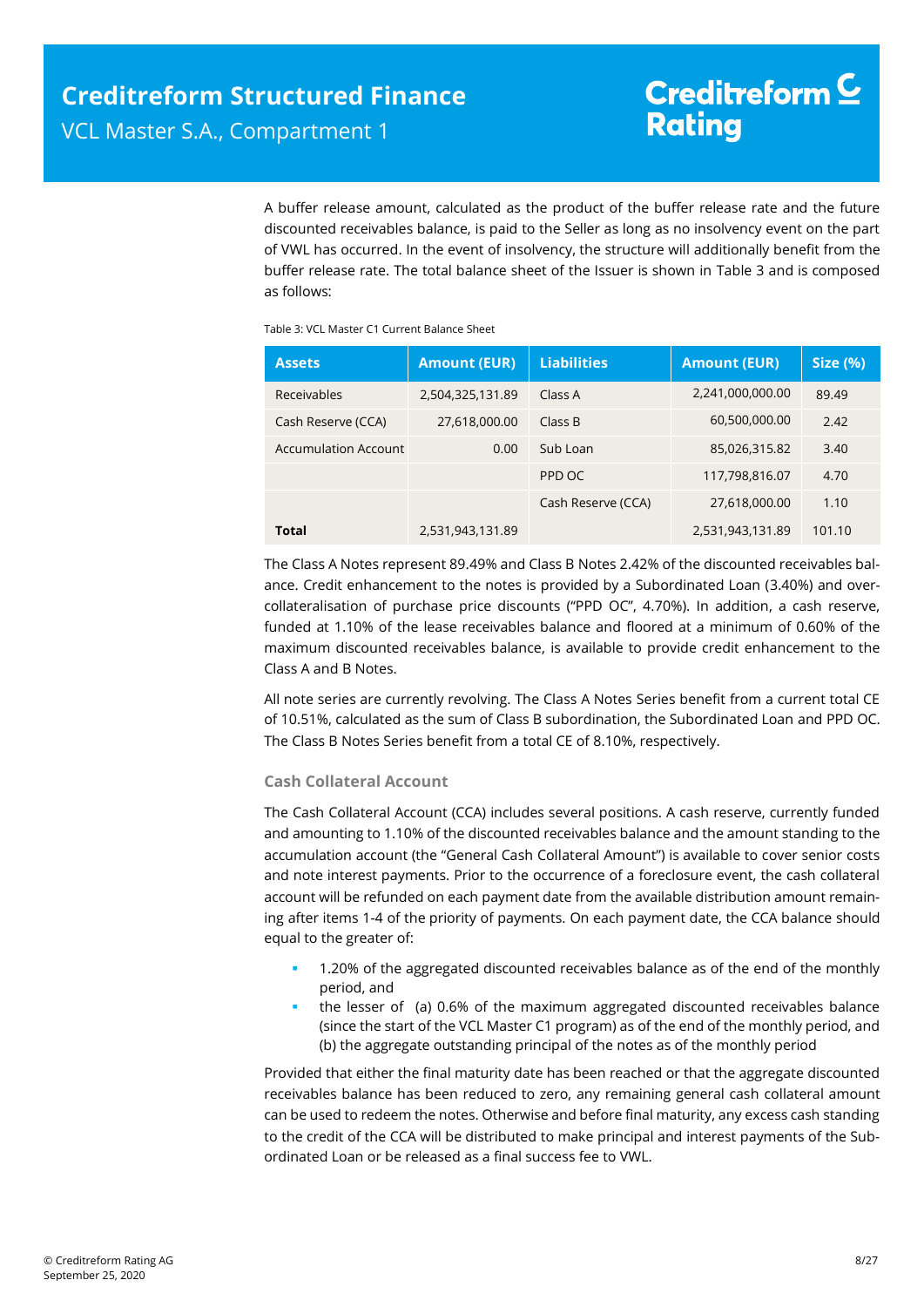### **Interest Rate Swap**

To hedge the interest rate risk arising from a mismatch between fixed lease payments and floating-rate interest payments on Class A and Class B Notes, the Issuer will enter into two swap agreements to receive floating (1m Euribor + 0.40% for Class A Notes and 1m Euribor + 1.10% for Class B Notes floored at zero) while paying the fixed leg of each swap. The fixed rates have been calculated to include the Class A or Class B margins; payments under the swaps are linked to the outstanding balance of the respective notes.

### **Order of Priority and Triggers**

Monthly payments to transaction parties are calculated on the available distribution amount and will be distributed according to the priority of payments. The monthly amount available for distribution and the order of priority are shown below [\(Table 4,](#page-8-0) [Table 5\)](#page-8-1):

#### <span id="page-8-0"></span>Table 4: Available Distribution Amount

|                | <b>Available Distribution Amount</b>                                                                        |
|----------------|-------------------------------------------------------------------------------------------------------------|
| $\mathbf{1}$   | + Interest accrued on the accumulation account and the distribution account(s)                              |
| 2              | + Collections received or collected by the Servicer                                                         |
| 3              | + Net swap receipts                                                                                         |
| $\overline{4}$ | + Payments from CCA                                                                                         |
| 5              | + Payments from any relevant distribution account made on the immediately preceding pay-<br>ment date       |
| 6              | + Any repurchase price received from VWL pursuant to the receivables purchase agreement                     |
| $\overline{7}$ | + Accumulation account (upon end of revolving period or the occurrence of an Early Amortisa-<br>tion Event) |
| 8              | - Buffer release amount to VWL (provided that no Insolvency Event occurred in respect of VWL)               |

<span id="page-8-1"></span>Table 5: Priority of Payments

|                | <b>Order of Priority</b>                                                                                                         |
|----------------|----------------------------------------------------------------------------------------------------------------------------------|
| 1              | Taxes, senior expenses and fees                                                                                                  |
| $\mathfrak{D}$ | Net swap payments                                                                                                                |
| 3              | Interest payments on the class A note (accrued and unpaid)                                                                       |
| 4              | Interest payments on the class B note (accrued and unpaid)                                                                       |
| 5              | Payment to the cash collateral account                                                                                           |
| 6              | Payment to the Class A amortisation amount for amortising series or to the Class A accumula-<br>tion amount for revolving series |
|                | Payment to the Class B amortisation amount for amortising series or to the Class B accumula-<br>tion amount for revolving series |
| 8              | Accrued and unpaid interest on the subordinated loan                                                                             |
| 9              | Principal payment of the outstanding balance of the subordinated loan                                                            |
| 10             | Payment of a final success fee                                                                                                   |

Interest payments of Class A Notes rank senior to interest payments of Class B Notes. The targeted note balances are calculated with respect to a target level of OC. The OC level can be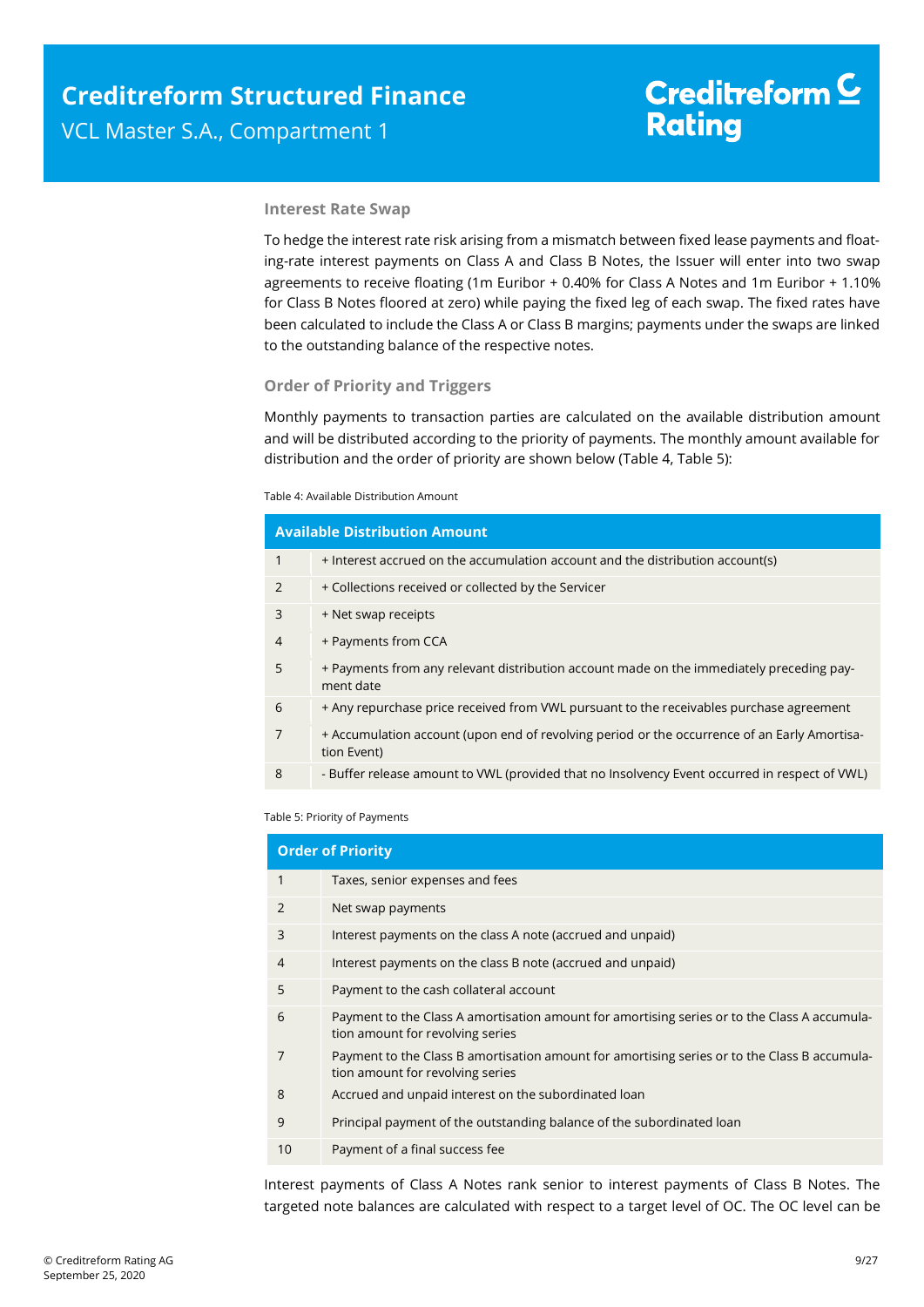defined as the relative excess of the aggregate discounted receivables balance over the nominal amount of the Class A or Class B Notes.

Principal payments of Class A Notes are granted sequential priority over those of Class B until the Class A target OC level has been reached ("sequential amortisation"). After this event, Class A and B notes will be redeemed on a pro-rata basis, maintaining the Class A target OC level while redeeming Class B Notes until the Class B target OC level has been reached. [Table 6](#page-9-0) shows the transaction's target OC levels.

<span id="page-9-0"></span>Table 6: Performance triggers and target OC levels

| <b>Triggers</b>                        | <b>Class A</b> | <b>Class B</b> |
|----------------------------------------|----------------|----------------|
| Minimum OC level (%)                   | 9.5            | 6.9            |
| Target OC, during revolving period (%) | 16.5           | 13.0           |
| Target OC, after revolving period (%)  | 19.5           | 16.0           |
| Target OC, upon CEIC is in effect (%)  | 100.0          | 100.0          |

The structure will switch to sequential amortisation when the asset balance has amortised to 10% of the initial balance or pursuant to an early amortisation event [\(Table 7\)](#page-9-1). The occurrence of an early amortisation event will end the revolving period immediately.

<span id="page-9-1"></span>Table 7: Early Amortisation Event

| <b>Early Amortisation Event</b> |                                                                                                                                       |  |  |  |
|---------------------------------|---------------------------------------------------------------------------------------------------------------------------------------|--|--|--|
| $\mathbf{1}$                    | No more receivables to purchase (accumulation balance > 10% of discounted receiva-<br>bles balance, on two consecutive payment dates) |  |  |  |
| 2                               | Class A OC level drops below 9.5% or Class B OC level drops below 6.9% (with grace<br>period of first 6 months)                       |  |  |  |
| 3                               | VWL ceases to be a group member of VWFS                                                                                               |  |  |  |
| $\overline{4}$                  | CEIC is in effect                                                                                                                     |  |  |  |
| 5                               | Occurrence of foreclosure event                                                                                                       |  |  |  |
| 6                               | Failure to replace swap counterparty upon default or termination event                                                                |  |  |  |
|                                 |                                                                                                                                       |  |  |  |

Portfolio deterioration through losses can also trigger an early amortisation event (a "Credit Enhancement Increase Condition," "CEIC"). Table 8 displays the conditions for a CEIC, which depend on the dynamic net loss ratio ("DNL", monthly net loss) and the 12-months average dynamic net loss ratio ("ADNL"), as well as the late delinquency ratio ("LDR", obligors more than six instalments overdue). The DNL threshold depends on the seasoning of the portfolio and is more restrictive with a younger portfolio.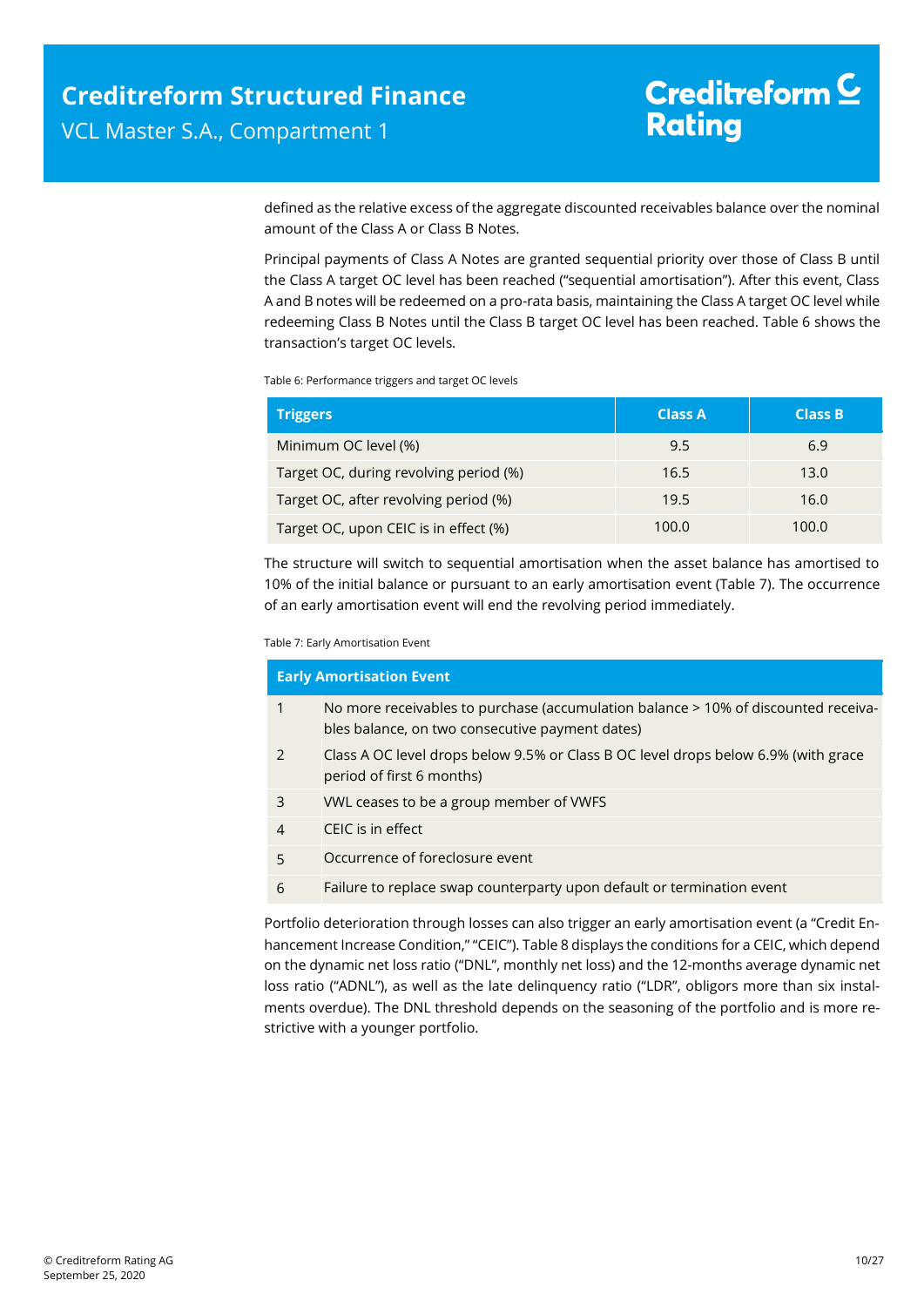#### Table 8: CEIC Trigger

| Weighted Average Seasoning   DNL exceeds (%)   ADNL exceeds (%)   LDR exceeds (%) |      |      |      |
|-----------------------------------------------------------------------------------|------|------|------|
| $0 \le x \le 12$ months                                                           | 0.40 | 0.15 | 2.50 |
| $12 \le x \le 24$ months                                                          | 1.00 | 0.15 | 2.50 |
| $24 < x \le 36$ months                                                            | 2.00 | 0.15 | 2.50 |
| $>$ 36 months                                                                     | 2.80 | 0.15 | 2.50 |

At present, the weighted average seasoning of the portfolio is 9.12 months. However, the seasoning of the portfolio may in- or decrease due to the revolving nature of the portfolio and the occurrence of tap-issuances or term takeouts. Further criteria for a CEIC are the occurrence of a Servicer replacement, the insolvency of VWL or insufficient funds for the Cash Collateral Account.

### <span id="page-10-0"></span>**Operational Risk**

### **German Economic Outlook and Auto Leasing Business**

Prior to the outbreak of the Covid-19 pandemic, in a tenth consecutive year of economic expansion, Germany's output growth continued to lose momentum, moving from a four-year average growth of roughly 2.2% (2014-2017) to 1.5% in 2018, and 0.6% in 2019. Trade tensions between the US and China, uncertainty around the Brexit process, along with downward worldwide demand for capital goods largely affected Germany's export-oriented economy. Against the backdrop of the economic damage inflicted by Covid-19 including a several-week-long nationwide lockdown, we expect real GDP to contract by 6.1% in 2020 followed by a rebound to the tune of about 4.8% in 2021.

Germany's economy experienced a more moderate GDP contraction in the first half of this year compared to the euro area on the whole. Adverse effects entailed by the lockdown mainly materialized in Q2, with real GDP plunging by 9.7% q-o-q (euro area: -11.8%), with particularly steep declines in trade and private consumption, but also in investment. We expect that the German economy hit its trough in Q2, as activity has started to resume amid a gradual lift-off of restrictions and along with supplemented/extended fiscal measures to assist a recovery. In response to the pandemic, German authorities have provided comprehensive fiscal support to households and companies, with regard to which two supplementary budgets over EUR 156bn and EUR 130bn were adopted in March and June. Moreover, fiscal measures are flanked by the ECB's monetary policy measures in response to Covid-19. That said, uncertainty over the shape of the recovery remains unusually high, and certainly for as long as there are no effective vaccines or medical treatments available on a sufficient scale to tackle Covid-19.

On April 24, 2020, Creditreform Rating affirmed the unsolicited long-term sovereign rating of "AAA /stable" for the Federal Republic of Germany. Given the current considerable economic and financial market uncertainty and the very dynamic development of the corona pandemic, the assessment and interpretation of economic developments is significantly more difficult than under normal circumstances for the near term, as is the case for other indicators.

The European auto ABS market was rather unpredictable in the first half due to the sudden outbreak of COVID-19 that largely disrupted the capital markets. Even though the new issuance volumes marginally surpassed the tally of 1H2019 to reach EUR 9.8bn, it remained below the ten-year average of EUR 11.5bn since 2009. Most of the issuances originated from Germany and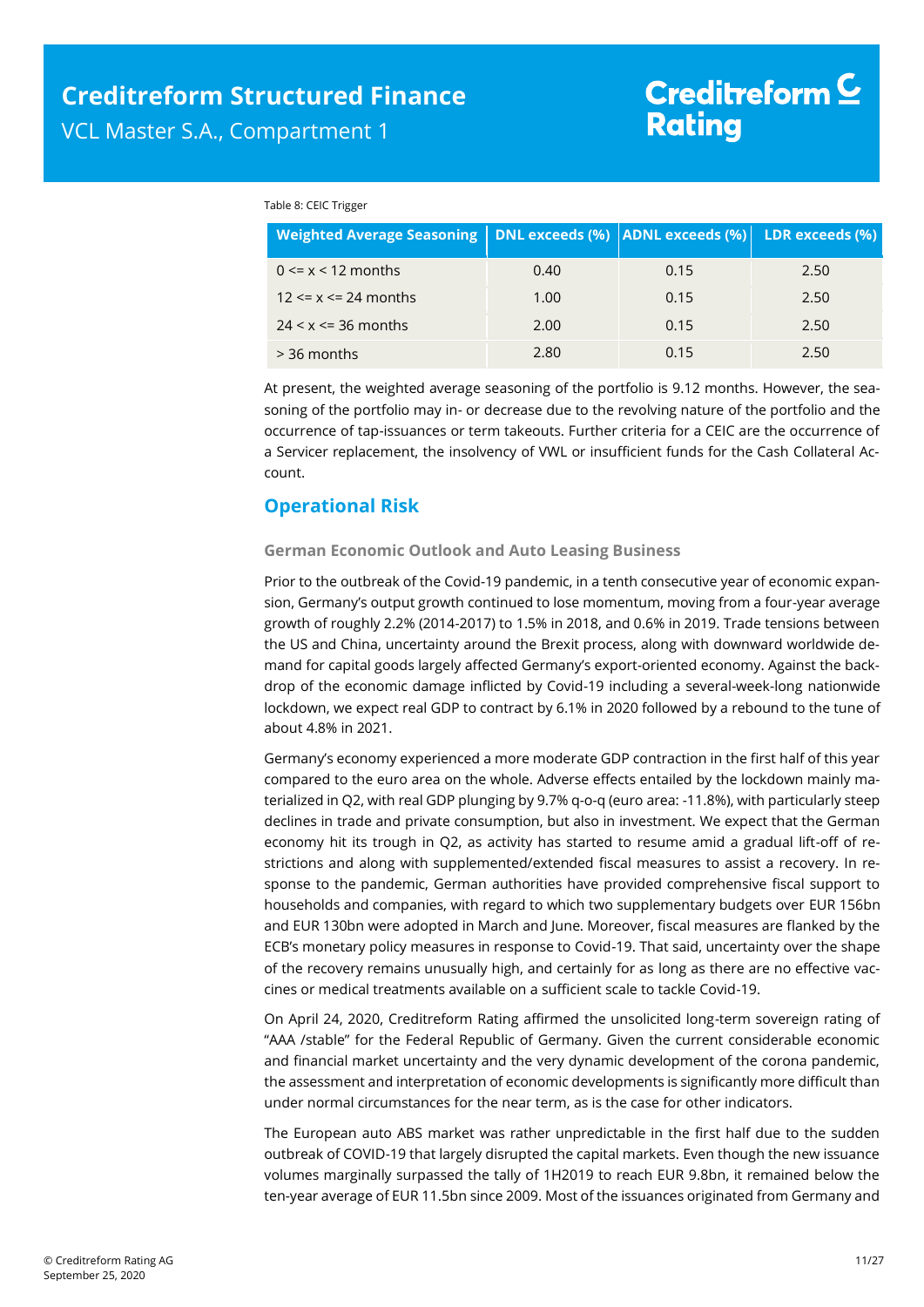the UK, together representing a total share of 84% for 1H2020, while most of the countries remained generally inactive with near-zero issuances.

The European auto industry appears to have experienced the deepest downturn ever since the global financial crisis. The spread of COVID-19 and the associated containment measures have led to severe supply chain disruptions and large volumes of production losses and sales. The European Union was hit hard with new sales registration sitting just under 40% in 1H2020, compared to the corresponding period last year. By comparison, China was over 22% down and the US was around 36% down.

Entering the second half, the European auto industry has started to show some signs of recovery, typically led by gradually lifting of lockdown restrictions and generous support packages offered by the EU member states.<sup>3</sup>

### **German Local Area Diesel Ban**

On February 27, 2018, the Federal Administrative Court ("BVerwG") in Germany ruled that driving restrictions and local area bans for diesel vehicles are a legal means to reduce emissions and improve air quality. Currently, around sixty percent of the outstanding discounted balance are diesel vehicles and might be affected by future driving restrictions and/or local area bans. Overall, the court´s decision may significantly impact the new and used car diesel markets, both in terms of sales volume and registrations, as well as in terms of residual value and expected recovery performance. As of today, it is not possible to quantify all current and future commercial and financial implications of local driving restrictions for diesel vehicles in German inner cities. In conjunction with VWFS´ EA189/NOx diesel issue, CRA decided to maintain conservative margins in its base case assumptions (see "Counterparty Risk" below).

### **Origination and Underwriting**

VWL, representing German leasing operations, is the originator of the purchased lease receivables. VWL will enter into a lease receivables purchase agreement with VCL Master C1 to sell the lease receivables. VWL and its subsidiaries provide leasing solutions for new, used and demonstration vehicles of Volkswagen, Audi, Seat, Skoda and VW Commercial Vehicles ("VW LCV") and non VW brands to commercial and non-commercial customers, and may periodically include other manufacturers and/or brands in their financing. VWL co-operates closely with the group dealership network as well as manufacturing departments to scale VWAG's business. Co-operations are established by dealer agreements.

Managing its lease portfolio, VWL has to ensure high consistency and quality of underwriting procedures in its lease operations and business entities. Being one of the largest servicers in the European auto lease business, VWL relies on established processes and IT systems to support its operations. VWL has implemented internal score-cards including credit scores sourced from external credit bureaus to assess customer credit profiles. Lease applications are processed and approved automatically without involvement of VWL staff for low risk customers. For customers with a higher credit risk profile, qualified credit officers evaluate credit decisions. Certain limits for credit engagements are established, as well as special guidelines for lease applications with an aggregate amount of more than EUR 200,000.

Established and proven origination and underwriting procedures, IT systems and operation units

1

<sup>&</sup>lt;sup>3</sup> Source: "Recent Developments in the European Car Market and Auto ABS Issuance Activity", Semi-Annual Report 2020, Creditreform Rating AG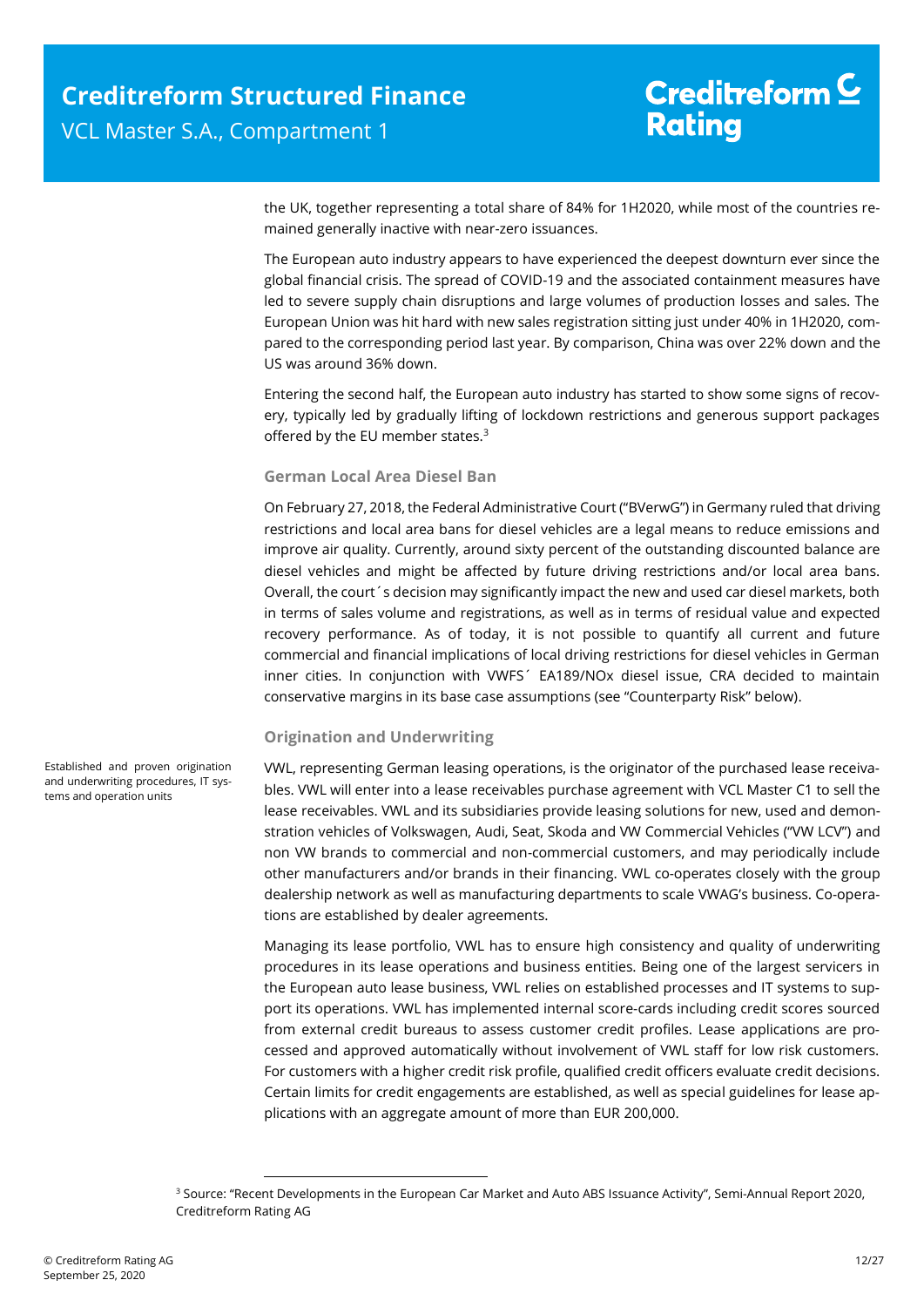VWL has integrated a separate fraud detection team in its operations unit. New employees are required to pass a three-month training programme before entering into operational tasks in their respective teams. VWL furthermore ensures ongoing internal training to improve professional qualifications.

Creditreform Rating analysts conducted an on-site review and due diligence in VWFS's facilities in Braunschweig in April 2019, in addition, a virtual due diligence in March 2020. CRA got a fair picture of servicing and underwriting capacities, as well as of debt management, collection procedures and risk management. In our view, a long track record of leasing originations as well as proven and established procedures in servicing and debt management enable VWL to fulfil its obligations as Servicer as defined in the VCL Master C1 transaction documents.

### **Servicing and Collections**

VWL services the lease receivables over time and is responsible for collections and repossession of leased vehicles. The first lease instalment is due when the vehicle is handed over to the lessee. VWL offers lessees to make use of the direct debit system which covers approximately 94% of all monthly lease instalments. VWL employs a debt management team to handle delinquent contracts with the aim to minimize losses and assert all claims against defaulted customers. The debt management team uses reminder letters and phone contact to collect overdue outstanding lease payments. Standardized collection and debt management procedures were implemented to reduce court orders and legal enforcement measures. VWL's debt management employees are authorized to grant reasonable payment extensions. If a commercial lessee has failed to pay two instalments, VWL will have the right to terminate the lease contract and to repossess the vehicle. If the debt management process has ended without receiving any notice from the lessee, an application for a court order is made by VWL.

Debt management works closely with the collection centre to ensure the timely repossession of vehicles from terminated lease financing contracts. The main tasks of the collection centre are negotiating on agreements on payment extensions, the processing of corporate and consumer insolvencies, the use of payment guarantees and processing of irrecoverable debt and writeoffs. If lessees do not return the vehicles voluntarily, VWL mandates external repossession servicers. For enforcement purposes, VWL will refer to the resources of the entire VW group to enforce interests and claims.

### <span id="page-12-0"></span>**Counterparty Risk**

### **Volkswagen Manipulation of Diesel Emissions**

On September 18, 2015, the US Environmental Protection Agency issued a Notice of Violation to Volkswagen Group of America Inc. alleging that VW had been using software to circumvent emission standards under the Clean Air Act. Subsequently, Volkswagen AG announced that irregularities concerning particular software used in type EA 189 EU5 diesel engines affected approximately 11 million vehicles worldwide and approximately 8.5 million vehicles in Europe (VWAG press release, October 15, 2015).

A number of legal proceedings were subsequently initiated in several countries. VWAG could end many proceedings by entering settlement agreements and agreements on the implementation of technical measures with numerous authorities. However, several other proceedings in relation to the diesel issue are still ongoing, including class actions in some jurisdictions.

VW diesel emission manipulations may threaten future financial position; pose indirect risk to future portfolio performance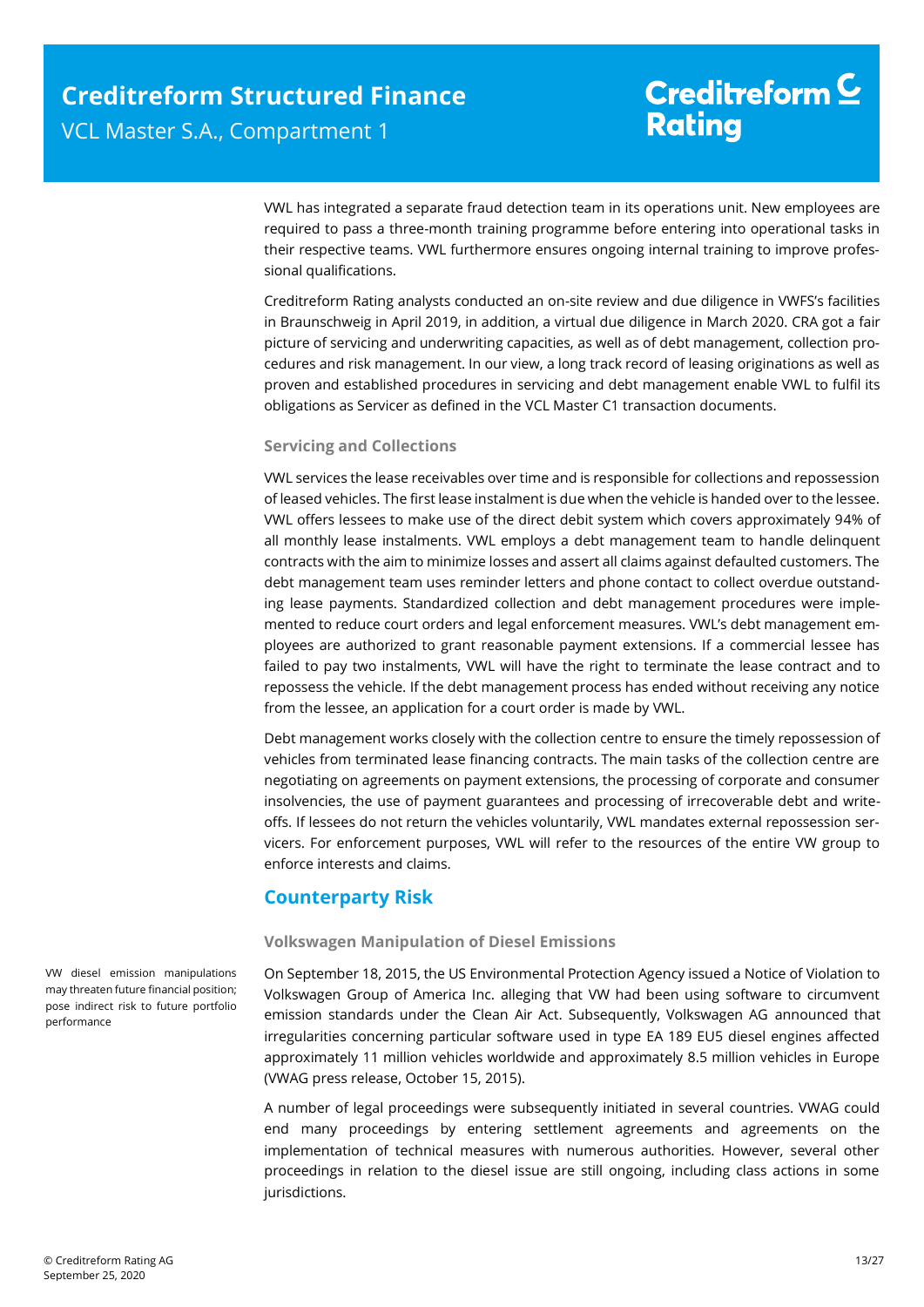On June 13, 2018, the Braunschweig public prosecutor issued a fine notice of EUR 1bn against VWAG due to violations of supervisory duties in the context of the diesel issue. The fine consists of the maximum penalty legally provided for of EUR 5m and the penalty for economic benefits due to the offence of EUR 995m. On November 1, 2018, German consumer group VZBZ has filed a class action lawsuit against VWAG on diesel test emission manipulation. On February 22, 2019, the German Federal Supreme Court has published an indicative court order confirming the opinion of the claimant that software circumventing emission standards should be assumed to be a material defect. On February 28, 2020, VWAG and VZBZ reached an out-of-court settlement on compensation for the claimants.

According to information provided by VWL, there are currently only one vehicles with Type EA189 diesel engines in the VCL Master C1 portfolio. Therefore, the portfolio is not directly affected by EA189 software irregularities (unfixed vehicles). But additional proceedings or claims for damages may be initiated, if the technical solutions implemented by VWAG would have undisclosed negative effects on the affected vehicles.

Overall, CRA decided to maintain a conservative margin in its base case assumptions. Furthermore, we take into account potential market impact on residual values both from the manipulation of diesel emissions and the evolving market environment (diesel ban) by adequately sizing our recovery rate haircuts. We will update our ratings subject to new information that will be available in the future.

### **Commingling Risk**

The transaction is structured to include a mechanism to protect against counterparty exposure resulting from VWL acting as a Seller and Servicer. As long as VWL is the Servicer for VCL Master C1 and the Monthly Remittance Condition is satisfied, the Servicing Agreement grants a right to VWL to commingle funds such as monthly collections or proceeds from the realisation of vehicles with its own funds during each monthly period and to use these funds at its own risk and for its own benefit until the next relevant payment date. In the case of a default of VWL, such funds may be lost in the Servicer's insolvency estate, resulting in a (potentially non-recoverable) loss of monthly collections, including prepayments, for Investors. To mitigate this risk, VWL funded a CCA of currently 1.10% of the discounted receivables balance and the amount standing to the accumulation account, which may be used to cover senior cost and interest.

To mitigate commingling risk, the structure obliges the Servicer to advance the aggregate value of all lease payments due in the next monthly period ("Monthly Remittance Condition") if minimum ratings of VWFS are no longer satisfied.

### **Set-Off**

According to the transaction eligibility criteria, the status and enforceability of the purchased receivables must not be impaired by set-off rights; the Seller would have to repurchase any receivable for which a lessee were to exercise set-off. However, set-off risks could materialise under a limited number of circumstances.

While VWL as the lessor does not take deposits, a lessee could maintain deposits with VW Bank GmbH, a legally separate affiliate. CRA deems the risk of exercising set-off rights against VWL in this case as limited because lessees should not be entitled to set-off obligations against one entity with claims against a legally separate entity.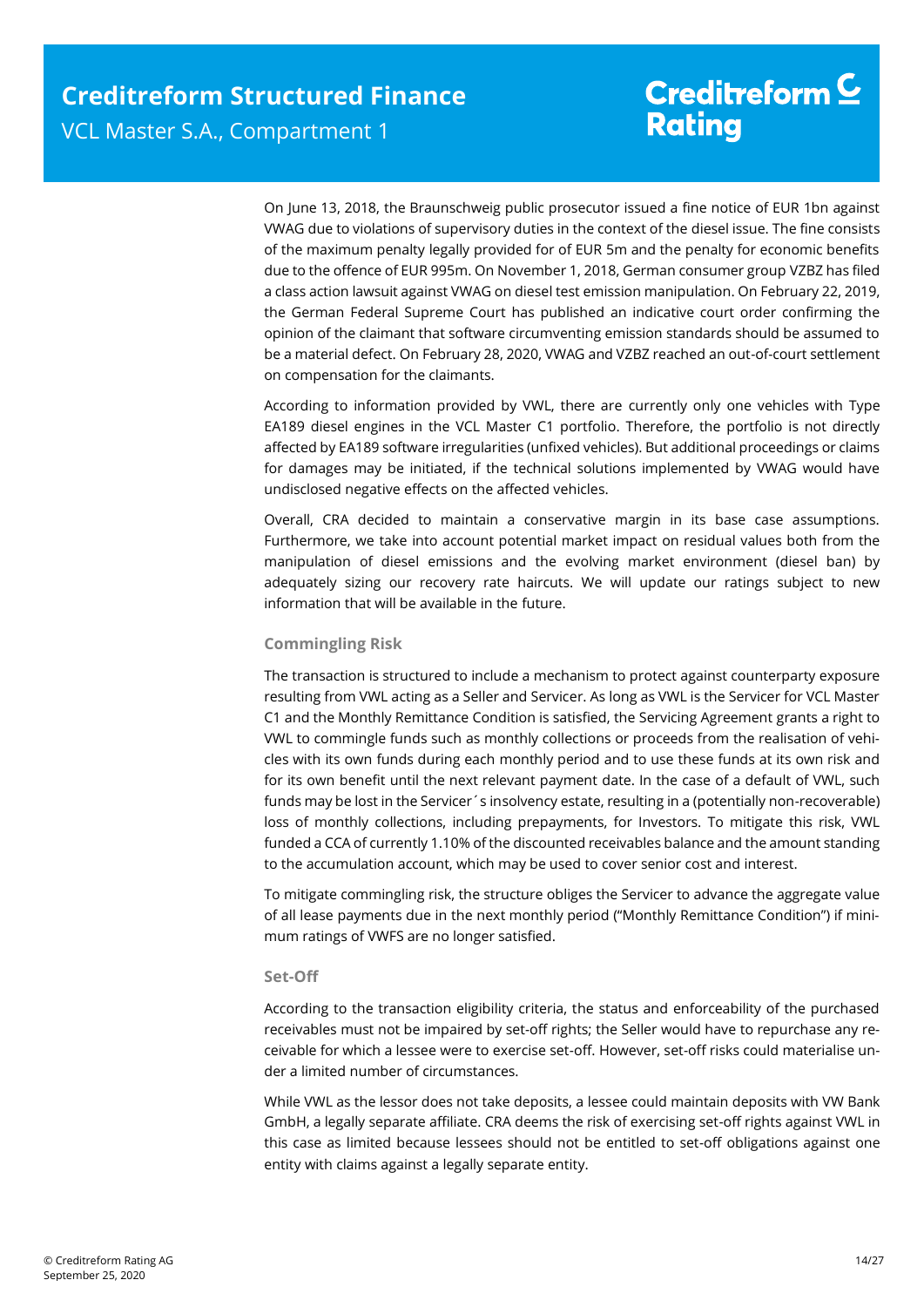VWL offers service contracts to certain lessees, which can be negotiated with a vehicle lease. Payments for service components will be part of the monthly instalment of the lessee. If VWL fails to perform such services (i.e. in the case of an insolvency of VWL) the lessee may attempt to set-off payment of the lease instalment with claims against the lessor. However, the transaction only securitises the finance portion of the purchased lease financing contracts. In our view, the Issuer's risk to suffer losses from set-off due to service components is limited.

VWFS currently acts only as an intermediary for insurance products and not as counterparty. VWL pools insurance premiums and transfers such amounts to insurance companies. No insurance component will be securitised in the transaction. Therefore, we consider set-off risks due to the non-performance of an insurance service to be limited.

#### **Tax Risk**

CRA received legal opinion from transaction counsel clarifying that the Issuer has limited exposure to Value Added Tax (VAT) risk, no exposure to withholding tax risk and limited exposure to income tax risk. The lease financing contracts are governed by the laws of Germany. Regarding VAT, the purchase of the receivables is payable exclusive of any VAT portion. If any future VAT liability with respect to the purchase of the receivables becomes due, the Seller is deemed to bear for any of such sums.

In the case of a servicer default, the Issuer is exposed to the risk that German tax authorities may deem the Issuer to exercise factoring services. This would be relevant if the tax authorities would assume the Issuer to have a permanent establishment in Germany and the replaced servicer has rendered factoring services.

German trade tax risk may materialize if German tax authorities conclude that the Issuer is subject to trade tax in Germany. In such a case an add-back of interest would lead to higher business profits of the issuer, which would result in a trade tax deduction. However, following the German Trade Tax Act, an add-back is limited to the amount of one quarter of the interest payments of the Issuer. In the case that the Issuer would turn to be subject of German trade tax, such respective add-backs are covered by the credit enhancement of the transaction. We deem the credit enhancement levels to be sufficient to cover this risk as well as the credit risk.

CRA included in its cash flow analysis scenarios, which included potential VAT and German trade tax liabilities and factored these into the structure of the transaction in full, assuming an insolvency of the Seller. CRA observed that these risks do not have an immediate effect on the ratings of Class A and B Notes Series respectively, but increase sensitivity to further stresses.

While assessing the ratings of the Class A and the Class B Notes, we assumed no change in Luxembourg securitization law over the lifetime of the transaction.

### **Account Bank and Swap Counterparty**

VWL has entered into a service agreement with the Issuer to perform tasks according to its usual business practices, such as the service and administration of the receivables. To fulfil its duties, VWL will transfer the collected funds to the Account Bank on behalf of the Issuer. Therefore, the Issuer has established at least four accounts as defined in the Account Agreement in accordance with the terms and conditions of the transaction structure. The Issuer is exposed to the default risk of the Bank of New York Mellon ("BNYM"), appointed to be the Account Bank. However, default risks are mitigated by certain downgrade provisions linked to the rating of the Account Bank. Should BNYM be downgraded, the Account Bank is required to transfer the balance of the

Downgrade and replacement provisions partly mitigate counterparty exposure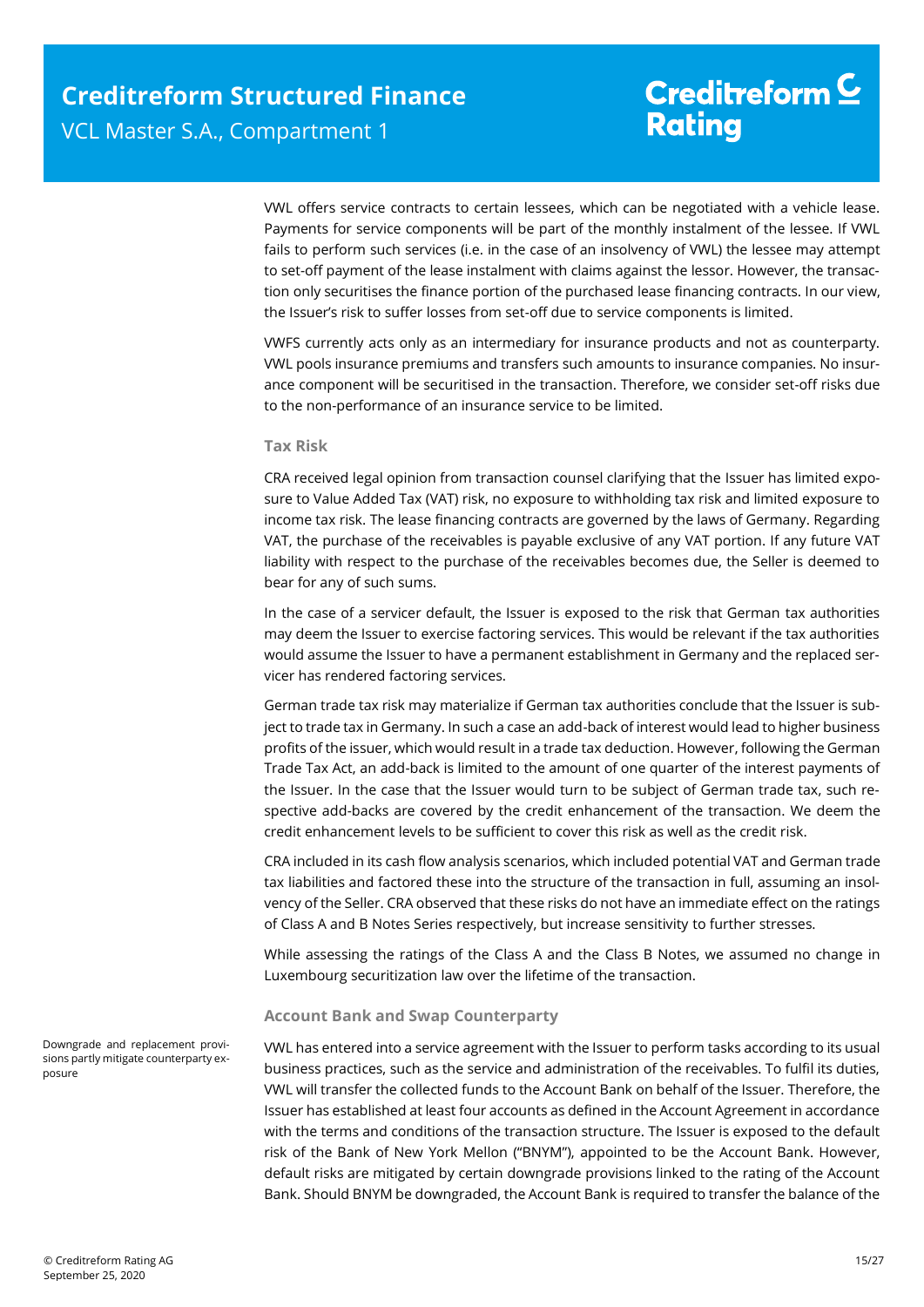account to another bank with sufficient ratings on its own cost. To assess the risk relating to the Account Bank, Creditreform Rating has undertaken an unsolicited bank rating of BNYM. The current rating of BNYM as of March 28, 2020 is A/watch NEW.

The Issuer will enter into separate swap agreements with DZ BANK AG Deutsche Zentral-Genossenschaftsbank ("DZ Bank") and Skandinaviska Enskilda Banken AB (publ) ("SEB") to mitigate exposure to interest rate changes over time and hedge the interest rate risk arising from receiving fixed rate payments under the lease receivables and paying a floating rate on the Class A and Class B Notes. Under the terms of the swap agreements, the Issuer expects to receive floating rate payments based on 1-month Euribor plus spreads in return of fixed rates paid to the Swap Counterparties.

The Issuer is exposed to the risk of the Swap Counterparties failing on any monthly payment, in which case the available distribution amount (including the cash reserve) may be insufficient to make required payments on the notes. Depending on the future development of interest rates, the Issuer may also be obliged to transfer net payments to the Swap Counterparties. As the monthly net swap payments rank senior to any liabilities on the notes, the available distribution amount may be insufficient to cover all required payments on the notes. The transaction is also exposed to the risk of Swap Counterparty insolvency. In this case, substantial swap termination payments may arise depending on the future development of interest rates and the future market value of the swap.

To mitigate Swap Counterparty exposure, the structure foresees certain downgrade provisions linked to the ratings of the Swap Counterparties, which require certain actions, should their ratings fall below a minimum rating threshold. These actions may include the collateralisation of the referenced amounts by the Swap Counterparties, a transfer of obligations to a replacement Swap Counterparty, or the procurement of a guarantee. To assess the risk relating to the Swap Counterparties, Creditreform Rating has undertaken an unsolicited bank rating of DZ Bank. The current rating of DZ Bank as of March 28, 2020 is AA-/watch NEW. Moreover, by using the new bank rating system BASCO, Creditreform Rating evaluated the financial statements of SEB and gave a 9.3 score out of 10, indicating a very good financial strength and a very low credit risk.

### <span id="page-15-0"></span>**Credit and Portfolio Risk**

Creditreform Rating´s credit and portfolio analysis were based on data provided by VWL, which included net loss vintage performance curves going back to 2002, as well as delinquency data going back to 2010. VWL provided stratification tables based on the final pool which allow a further assessment of the portfolio composition. The quality and quantity of data available was considered to be sufficient for the purpose of our analysis.

**Receivables Pool Characteristics** 

### *Portfolio Composition*

The portfolio consists of lease financing contracts originated by VW group dealers and entered into between lessees and VWL. It includes different vehicle brands (i.e. Volkswagen, Audi, SEAT, Skoda and VW LCV). The lease financing contracts are extended to commercial and non-commercial customers as a partially-amortizing finance lease. Dealers typically bear the RV risks related to the final sale, but may buy insurance against RV losses from VWL. A small percentage of lessees choose to bear part of the RV risk ("Open End Lease Contracts", see Table 9). At the end of the lease term, the vehicle will be sold by the dealer and the proceeds will be distributed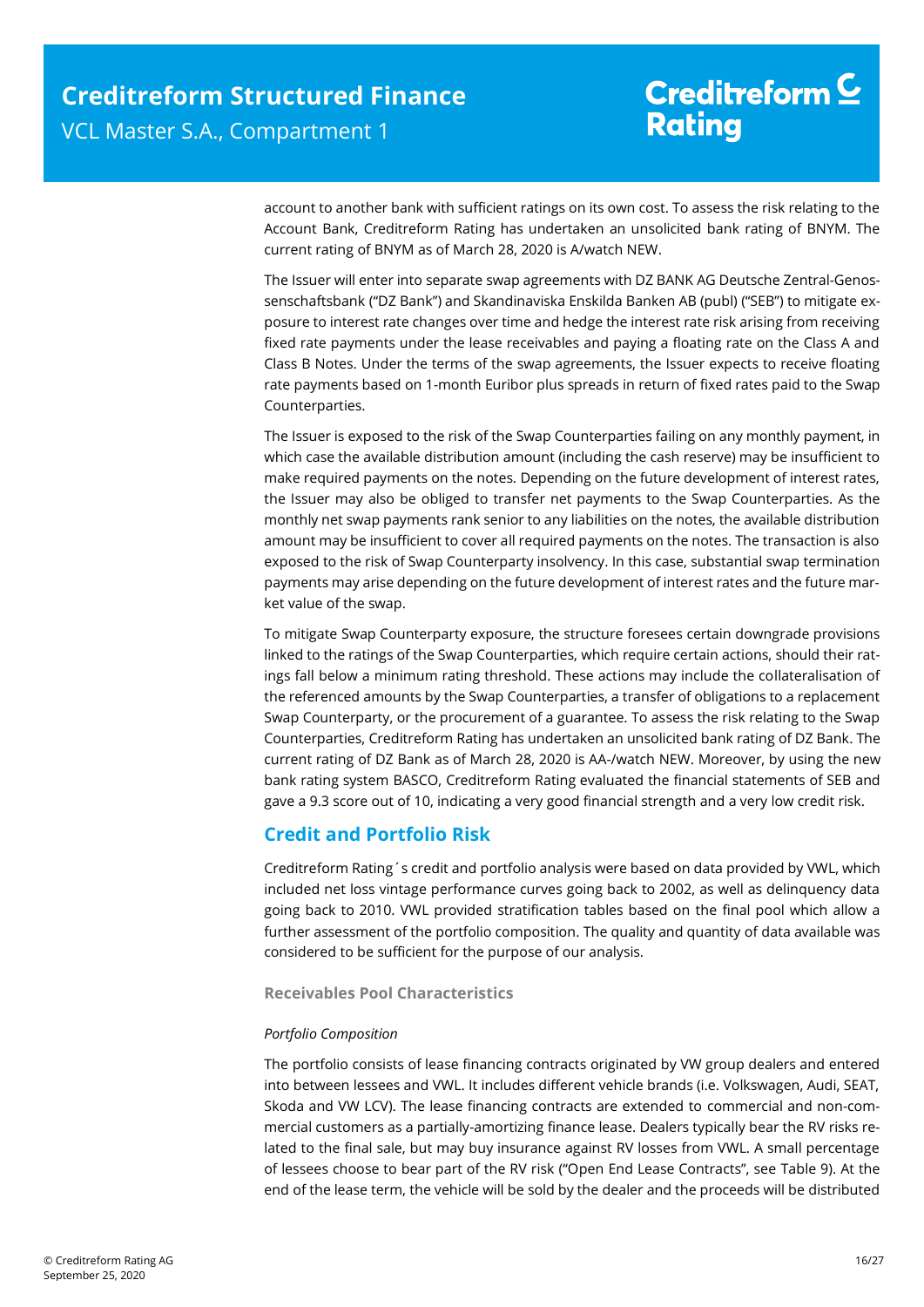according to the terms of the lease contract. The portfolio is well diversified and does not contain any significant single obligor concentrations.

Table 9: Portfolio Characteristics

| <b>Portfolio Characteristics</b>                 |                  |
|--------------------------------------------------|------------------|
| Outstanding Discounted Receivables Balance (EUR) | 2,504,325,131.89 |
| Number of lease financing contracts              | 305,798          |
| Type of lessees:                                 |                  |
| Retail customers (%) <sup>1</sup>                | 77.24            |
| Corporate customers $(\%)^1$                     | 22.76            |
| Average nominal balance / lease contract (EUR)   | 8,819.63         |
| WA seasoning (months)                            | 9.12             |
| WA remaining term (months)                       | 30.61            |
| Closed End Contracts (%) <sup>1</sup>            | 99.73            |
| Type of Car                                      |                  |
| New $(%)^1$                                      | 90.76            |
| Used $(%)1$                                      | 6.00             |
| Demonstration vehicles $(\%)^1$                  | 3.23             |
| Diesel engine vehicles (%) <sup>1</sup>          | 62.80            |
| Type EA 189 engine vehicles $(\%)^1$             | 0.00             |

<sup>1</sup> Percentage of the Discounted Receivables Balance

The following graphs show the maturity profile of the portfolio at the cut-off date as well as the distribution of vehicles by brand (see below):



Figure 2: Contract Maturity Profile I Source: VWL, CRA Figure 3: Brand Distribution I Source: VWL, CRA



#### *Historical Performance*

VWL provided delinquency performance data on single and business customers going back to 2010. The lease financing contracts extended to customers typically grant a right to VWL to terminate a lease contract when the lessee is due more than two monthly lease instalments. As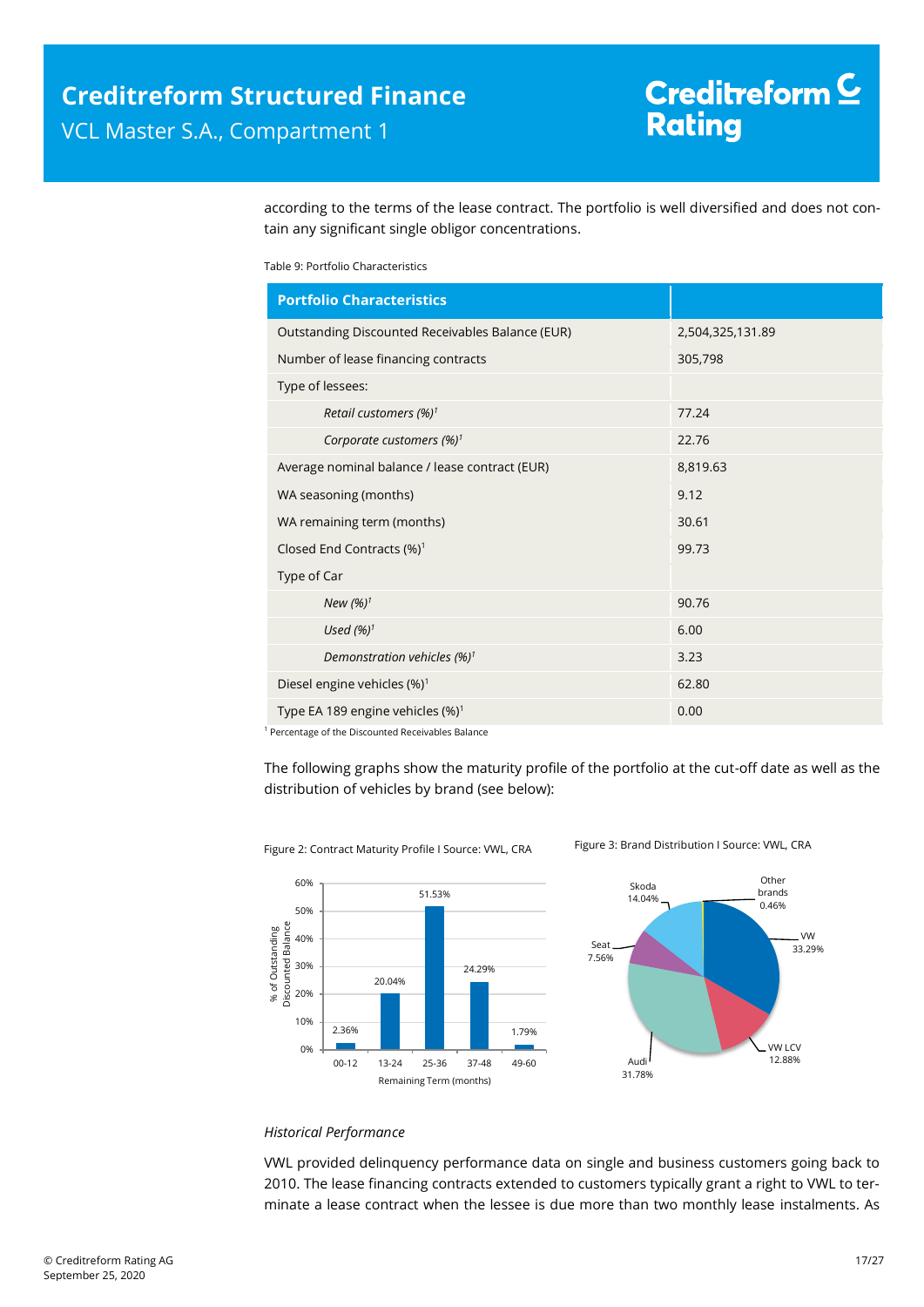described in "Servicing and Collections" above, VWL normally reaches payment arrangements to remedy any outstanding liabilities with a client before terminating a lease contract.

Historically, delinquencies for the entire lease portfolio have shown a decreasing trend since 2013, followed by a slight increase since the end of 2018 (see [Figure 4\)](#page-17-0).

<span id="page-17-0"></span>Figure 4: Delinquencies by Delinquency Period | Source: VWL, CRA



#### **Credit Risk**

#### *Defaults*

<span id="page-17-1"></span>Creditreform Rating set its net-loss base case at 0.48%

VWL provided detailed total book vintage data on net losses. Creditreform Rating used this information to analyse the historical net loss performance of different vintages (se[e Figure 5\)](#page-17-1):

Figure 5: Net Loss Rates of VWL Total Lease Book by Year, extrapolated I Source: VWL, CRA



Historical and projected losses show a trend towards lower loss rates in younger vintages. This effect may, in part, be explained by improved servicing and collection performance of the Servicer. Moreover, the credit risk of the German corporate sector, which we consider a main driver of portfolio performance in the current lease securitisation, has been significantly decreasing since 2009 (see Creditreform Rating (2019): "Default Study - Ausfallraten in der Deutschen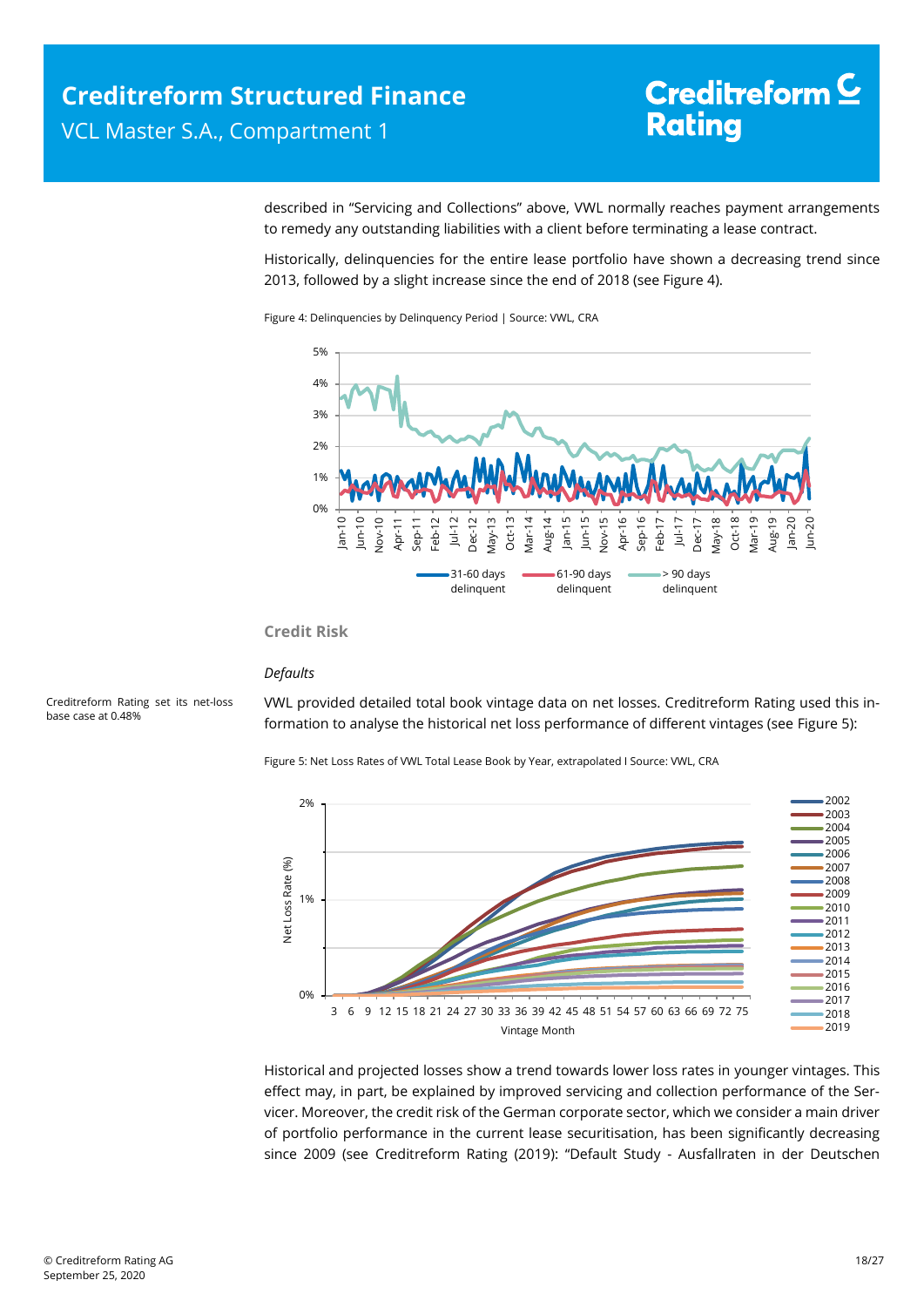Wirtschaft 2018"). Our economic outlook for Germany is moderate and we expect weaker economic growth in an uncertain macroeconomic environment. (see "German Economic Outlook and Auto Leasing Business" above).

Observed differences between total-book vintage performances and the performances of previous VCL transactions with respect to recorded dynamic and 12-months average dynamic net loss ratios [\(Figure 6\)](#page-18-0) may be explained by the application of eligibility criteria at the pool cut-off date and the revolving structure of the transaction as well as the effects of term takeouts and tap-issuances.



<span id="page-18-0"></span>Figure 6: VCL Master C1 Dynamic and 12-Month Average Dynamic Net Loss Ratios I Source: VWFS, CRA

Analysis of historical default frequencies from vintage data reveals a trend towards declining default risk. In the graph below we show probabilities of default ("PD") for different time horizons, combining overlapping vintages by date and time into a dynamic perspective [\(Figure 7\)](#page-18-1):

<span id="page-18-1"></span>Figure 7: Historical total book default rates, 1-year to 5-year probability of default I Source: VWL, CRA



In deriving our base case loss rate assumption, younger vintages were consequently considered a better indicator of future performance. Based on improved historical performance and a stable economic outlook, Creditreform Rating has set a base case net loss expectation of 0.48% for its rating analysis, taking into account the typical maturity profile of lease financing contracts and adjusting for the specific maturity profile of VCL Master C1.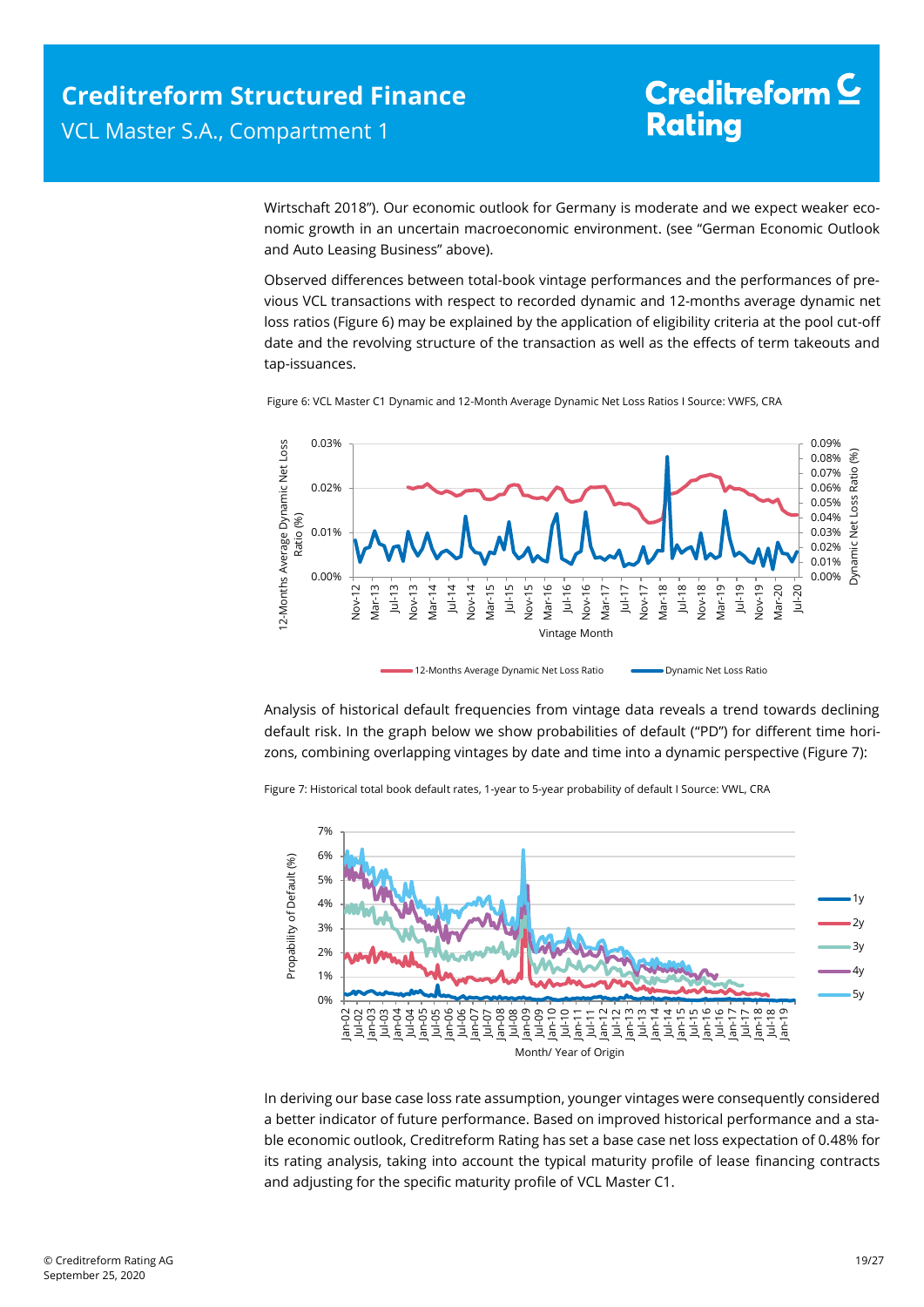### **Creditreform Structured Finance**  VCL Master S.A., Compartment 1

# Creditreform<sup>C</sup> **Rating**

#### *Recoveries*

<span id="page-19-0"></span>Creditreform Rating set the recovery base case at 65%

VWL did not provide explicit historical data on the recovery performance of its leases and leasing portfolios. However, an analysis of data on previous VCL transactions derived from investor reports provided sufficient information to gauge the recovery performance of the Servicer [\(Figure 8\)](#page-19-0).

Figure 8: Historical recovery performance of VCL transactions I Source: VWL, CRA



Despite a relatively stable performance (between 60%-70%), the data reveal a fair amount of variation over time. As a cross-check, Creditreform Rating also used vintage data in dynamic format to compare gross defaults to recorded net losses and assuming a granular and homogeneous distribution of contract values in order to calculate implied recovery rates at different time. Creditreform Rating has set the recovery base case at 65%. Combining our net-loss base case of 0.48% with a 65% recovery assumption, we obtained a gross-loss default rate base-case expectation of 1.38% over the term of the transaction.

#### *Prepayments*

Creditreform Rating used data on prior prepayment performance of VCL Master C1, dating back to 2010. In general, the lease financing contracts purchased by the issuer do not provide a lessee with an option to prepay the lease contract. However, and subject to the discretion of VWL, lease financing contracts may be amended, resulting in a potential prepayment or early settlement of the lease contract. Prepayments have historically ranged between about 1 and 3 per cent annualized CPR (se[e Figure 9\)](#page-20-1).

Creditreform Rating set the prepayment base case at 1.00% CPR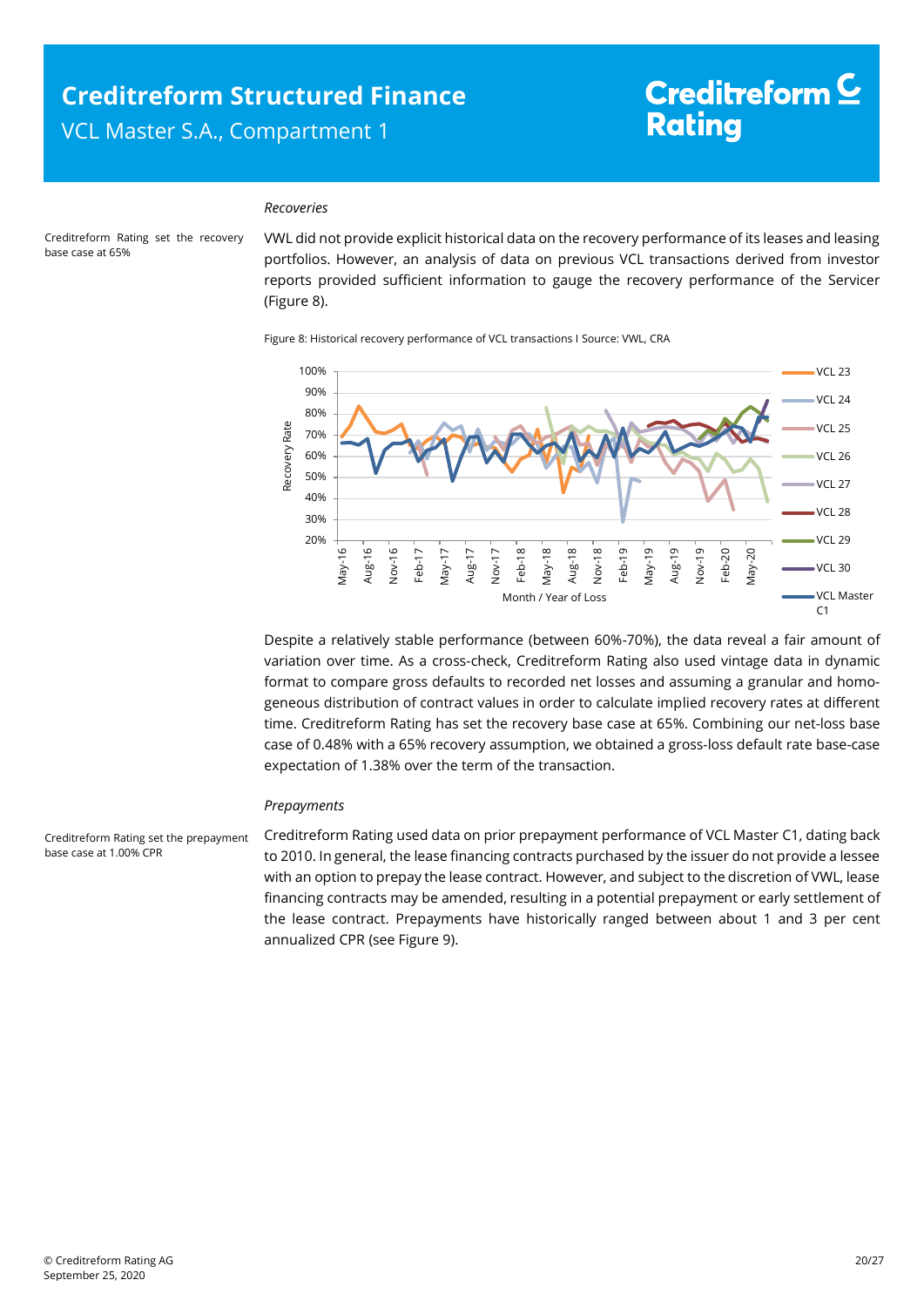<span id="page-20-1"></span>



High prepayments pose a re-investment risk to investors because of a lower weighted-average life ("WAL") of the notes. However, it is Creditreform Rating´s view that higher prepayments contribute to the structural stability of the transaction. From a rating perspective, lower prepayment assumptions represent a more conservative approach because the structure has to sustain the higher WAL of the notes resulting from an overall lower cash inflow. Following the analysis of empirical data available, the base case assumption of the annualized prepayment rate was accordingly set to be 1.00%.

#### *Base Case Summary*

Creditreform Rating´s credit risk assessment was based on vintage data and prior VCL investor reports and results in the following base case assumptions, which will be used as an input to build rating scenarios and model the cash flows of the structure. The loss parameters displayed in the following table are stated with respect to the lifetime of the transaction, taking into account the seasoning and remaining maturities of the pool (see [Table 10\)](#page-20-2):

<span id="page-20-2"></span>Table 10: Summary of Base Case Assumptions

| <b>Credit Risk Parameter</b> | <b>Base Case</b> |
|------------------------------|------------------|
| Gross Loss (%)               | 1.38             |
| Recovery Rate (%)            | 65.00            |
| Net Loss (%)                 | 0.48             |
| Prepayment Rate (% ann. CPR) | 1.00             |

#### *Residual Value Risk*

VCL Master C1 does not securitise residual values of the purchased lease receivables. Therefore, the Issuer is not exposed to risks related to the securitization of residual values.

### <span id="page-20-0"></span>**Cashflow Analysis**

Creditreform Rating simulated the transaction cash flows in its proprietary cash flow model, which was tailored to the structure of VCL Master C1. The purpose of the cash flow analysis is to test the transactions´ ability of paying interest and ultimate payment of principal by final maturity using stressed base case assumptions in each specific rating scenario. Creditreform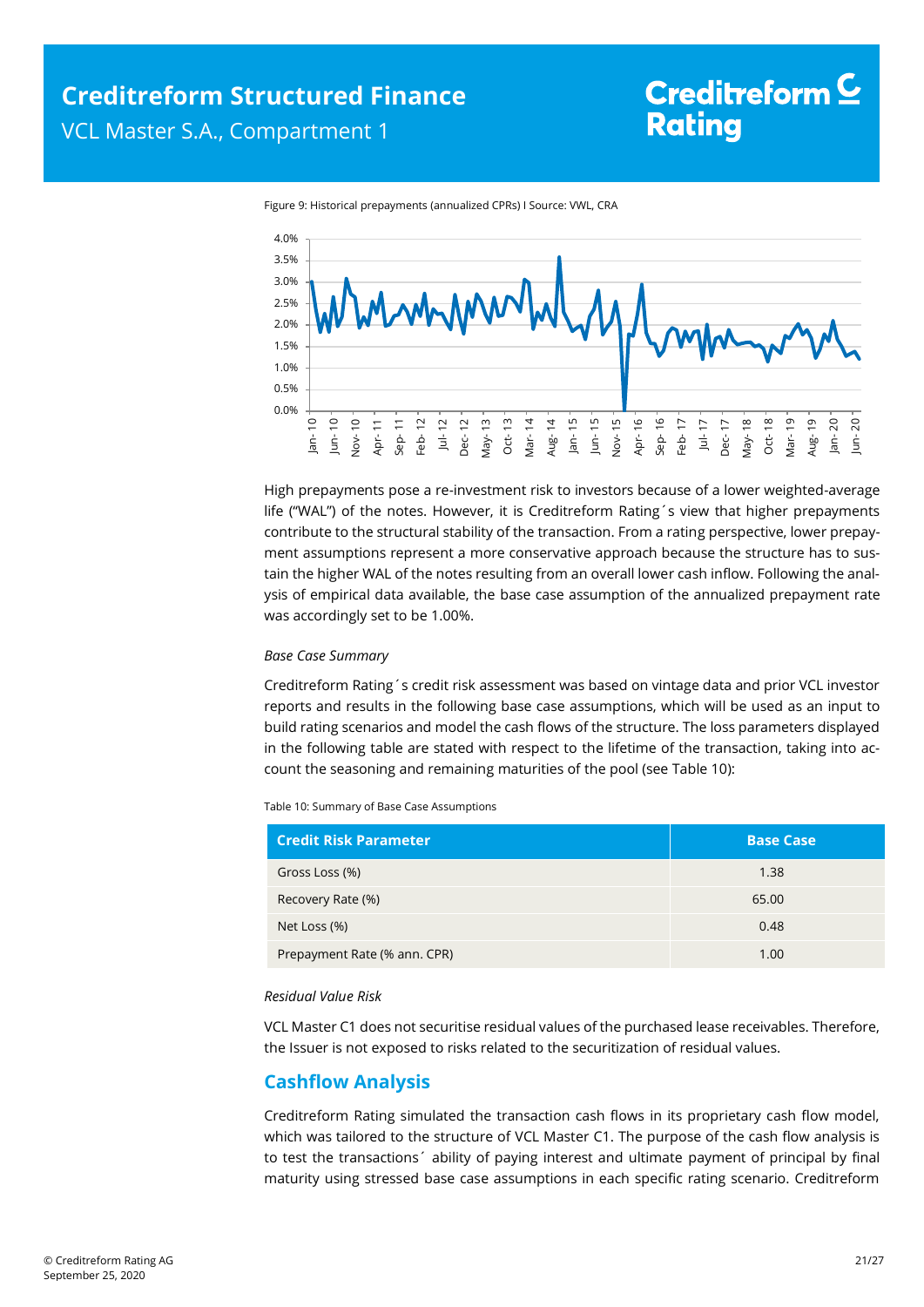Rating also tested the sensitivity of the transaction´s performance with respect to increases in the default rate assumption, decreases in the recovery rates, and prepayment scenarios.

A run-out schedule of the portfolio was implemented into the cash flow model taking into consideration the timing of defaults, the amount of prepayments, and the level of interest rates.

Taking our loss assumptions as a starting point, Creditreform Rating then stressed its base case assumptions in each rating scenario in order to account for unexpected economic deterioration

#### **Rating Scenarios**

#### CRA base case stresses:

AAAsf: x6.89 default multiple

and worsening portfolio performance. Separate stress factors were applied to default and recovery rates to arrive at scenario-specific stressed loss expectations, which were then fed into the cash flow model. 49.78% recovery haircut AA-sf: x5.21 default multiple 41.59% recovery haircut

### *Default Rates*

Following our "Rating of Auto ABS Securitisations" methodology and depending on the specific rating scenarios (AAA<sub>sf</sub> and AA-<sub>sf</sub>), the stress multiples for default rates were set at x6.89 and x5.21, respectively. This leads to the rating-specific stressed gross loss of 9.51% for AAA<sub>sf</sub> and 7.20% for AA-sf.

### *Recovery Rates*

The base case recovery expectation of 65% was subjected to a rating haircut in each rating scenario. The recovery rate haircuts were set to 49.78% in the AAA<sub>sf</sub> scenario and 41.59% in the AA- $<sub>sf</sub>$  scenario, respectively. The haircuts take into account different transaction-specific features</sub> such as observed volatility, established recovery procedures and potential residual value deterioration. As a result, the stressed recovery rates were set to 32.65% in an AAA<sub>sf</sub> scenario and 37.97% in an AA-<sub>sf</sub> scenario. The scenario-specific expected losses were calculated by applying our rating multiplies and haircuts to the base case [\(Table 11\)](#page-21-0).

<span id="page-21-0"></span>Table 11: Stressed Assumptions

| <b>Rating Scenario</b>       | <b>AAAst</b> | AA <sub>sf</sub> |
|------------------------------|--------------|------------------|
| Base Case Gross Loss (%)     | 1.38         | 1.38             |
| <b>Default Multiple</b>      | 6.89         | 5.21             |
| Rating Loss Rate (%)         | 9.51         | 7.20             |
| Base Case Recovery Rate (%)  | 65.00        | 65.00            |
| <b>Recovery Haircut (%)</b>  | 49.78        | 41.59            |
| Rating Recovery Rate (%)     | 32.65        | 37.97            |
| <b>Expected Net Loss (%)</b> | 6.41         | 4.47             |

### **Sensitivity Analysis**

In order to gauge the effect of variations in default and recovery rates on rating indications, Creditreform Rating conducted a sensitivity analysis including single and combined stresses of the default and recovery base case assumptions.

Best-case scenario: In this scenario, we stressed (ceteris paribus) the base case default rate by an amount of -25% and the base case recovery rate by an amount of +25%, resulting in a rating of AAAsf for Class A Notes and AA-sf for Class B Notes.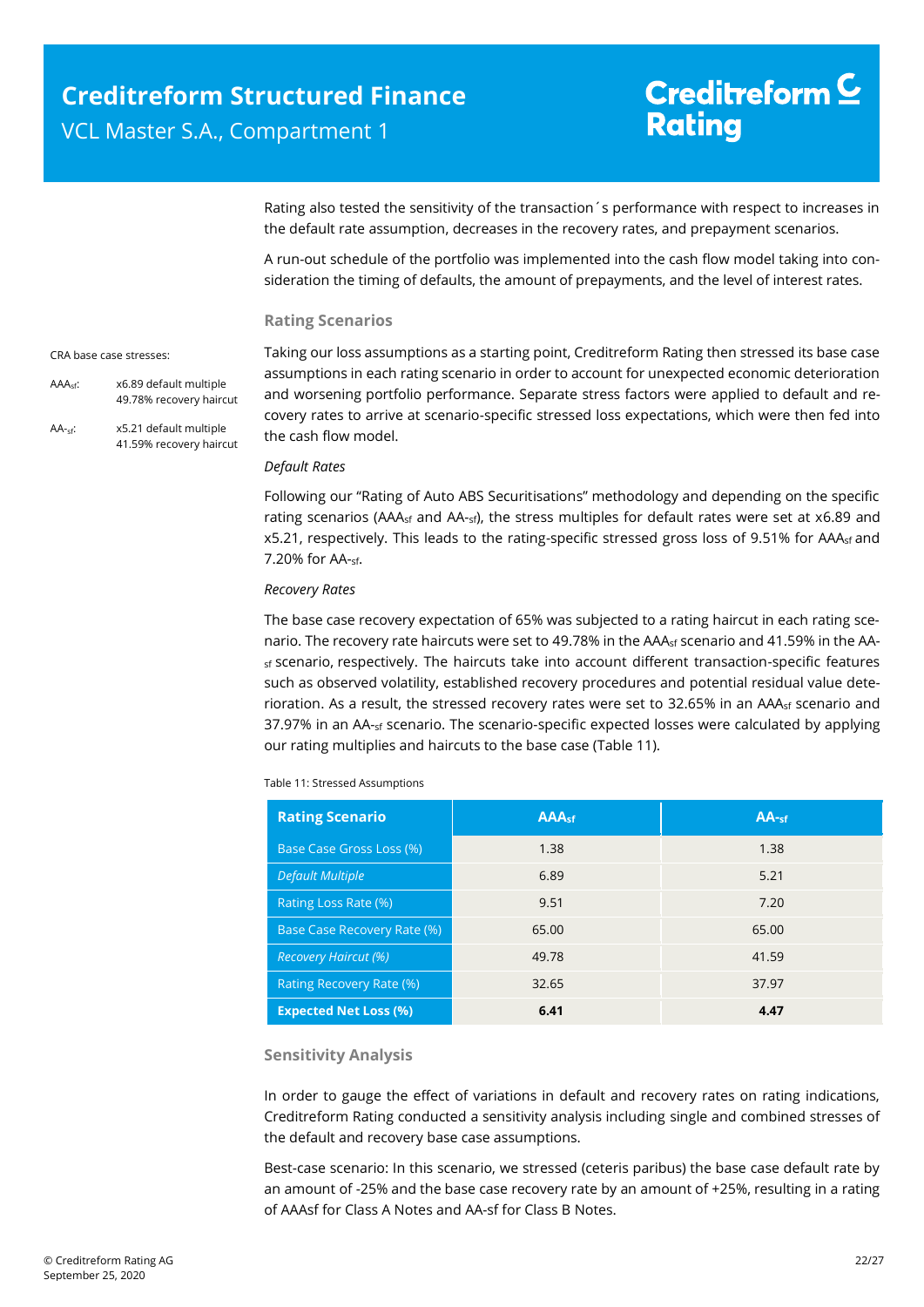Worst-case scenario: In this scenario, a severe 100% stress is applied to the base case default rate in combination with a 50% stress on the base case recovery rate, resulting in a rating of Asf. for Class A Notes and BB+sf. for Class B Notes. In our view, this rating would represent a scenario with higher default correlation and market decline in a stressed pandemic scenario.

Creditreform Rating tested scenarios with back-, even-, and front-loaded default timings. As highlighted in [Table ,](#page-22-0) Creditreform Rating also assessed the effect of changing the prepayment rate to 0%. Overall, we observed reduced rating sensitivities of the Class A and Class B Notes to our default, recovery and prepayment assumptions.

<span id="page-22-0"></span>Table 12: Class A and Class B Prepayment Sensitivities

| <b>Prepayment rate</b> | <b>Class A</b>    | <b>Class B</b> |
|------------------------|-------------------|----------------|
| Base Case (1.00%)      | AAA <sub>cf</sub> | $AA -cf$       |
| Zero                   | AAA <sub>cf</sub> | $AA$ -sf       |

### **ESG Impact**

CRA generally takes ESG-relevant factors (environmental, social and governance) into account when assessing the rating object. Overall, ESG factors have a mild impact on the current ratings of the Class A and B notes. Nevertheless, CRA identifies macroeconomic factors (particularly with regard to potential changes in consumer behaviour) to have a high significant impact on the stability of the ratings. Increased macroeconomic uncertainty and potential market decline due to the coronavirus crisis may have adverse effect on VWL's ABS strategy and future portfolio performance. Governance is relevant to the ratings with respect to counterparty risk, but downgrade collateral and replacement provisions mitigate counterparty risk exposure with respect to the Swap Counterparties and Account Bank. Other individual factors with a potential key rating influence were not identified, and therefore did not affect the final rating.

On the subject of ESG (environment, social and governance), Creditreform Rating AG has published the basic document ("The Impact of ESG Factors on Credit Ratings"), which is available on the homepage under the following link:

<https://creditreform-rating.de/en/about-us/regulatory-requirements.html>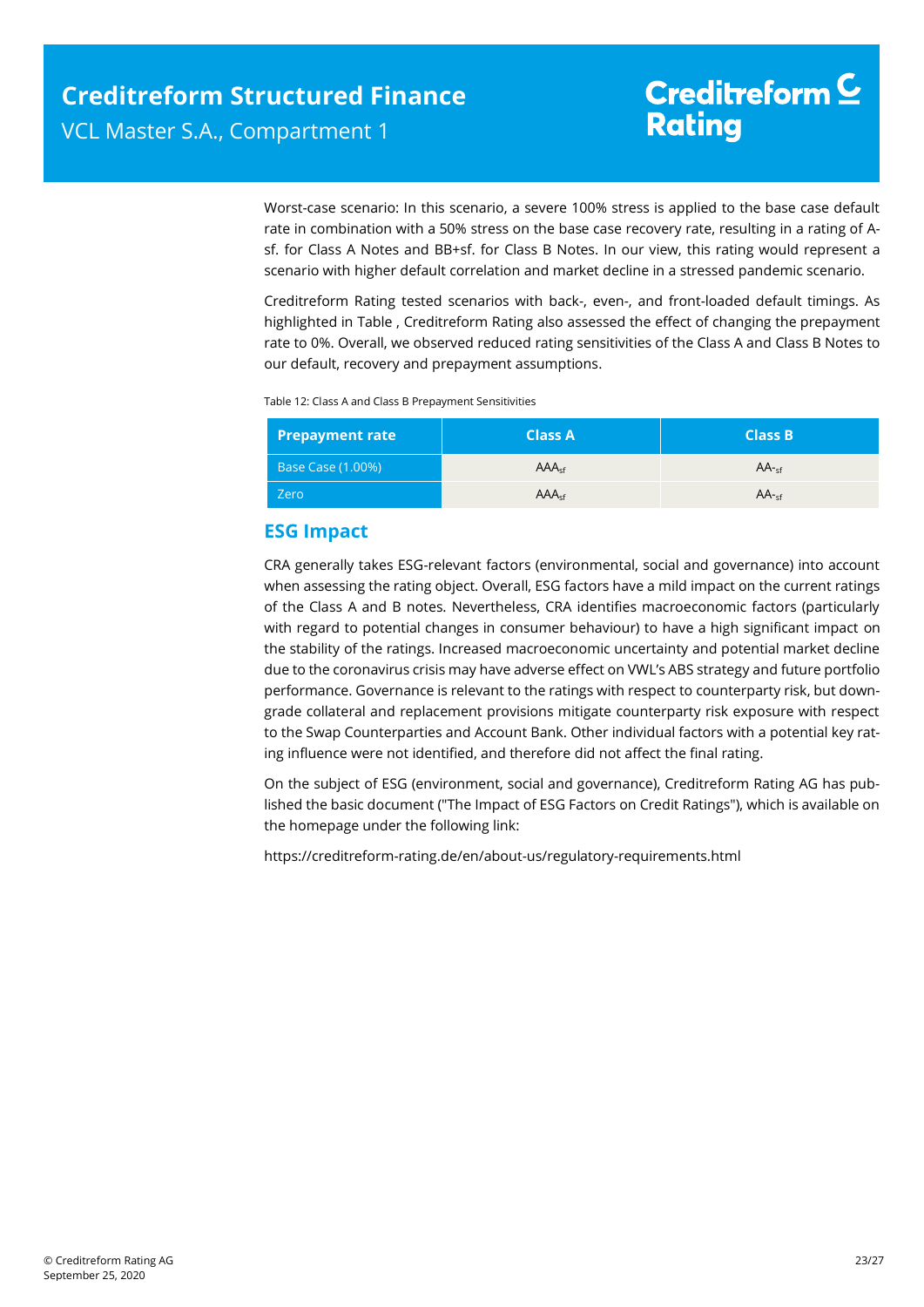# Creditreform <mark>C</mark><br>Rating

### <span id="page-23-0"></span>**Appendix**

**Rating History** 

| <b>Event</b>            | <b>Rating Date</b> | <b>Publication</b><br><b>Date</b> | <b>Result</b>                                                            |
|-------------------------|--------------------|-----------------------------------|--------------------------------------------------------------------------|
| Initial rating          | 23.09.2016         | 26.09.2016                        | Class A: $AAA_{sf}$ / Class B: $A +_{sf}$                                |
| Monitoring              | 21.10.2016         | 25.10.2016                        | Class A: $AAA_{sf}$ / Class B: $A+_{sf}$                                 |
| Monitoring              | 23.11.2016         | 25.11.2016                        | Class A: $AAA_{sf}$ / Class B: $A+_{sf}$                                 |
| Monitoring              | 21.12.2016         | 28.12.2016                        | Class A: $AAA_{sf}$ / Class B: $A+_{sf}$                                 |
| Monitoring              | 23.01.2017         | 25.01.2017                        | Class A: $AAA_{\rm sf}$ / Class B: $A +_{\rm sf}$                        |
| Monitoring              | 23.02.2017         | 27.02.2017                        | Class A: $AAA_{\rm sf}$ / Class B: $A +_{\rm sf}$                        |
| Monitoring              | 23.03.2017         | 27.03.2017                        | Class A: $AAA_{sf}$ / Class B: $A+_{sf}$                                 |
| Monitoring              | 24.05.2017         | 26.05.2017                        | Class A: $AAA_{\rm sf}$ / Class B: $A +_{\rm sf}$                        |
| Monitoring              | 23.06.2017         | 26.06.2017                        | Class A: $AAA_{sf}$ / Class B: $A +_{sf}$                                |
| Monitoring              | 23.08.2017         | 25.08.2017                        | Class A: AAA <sub>sf</sub> / Class B: A+ <sub>sf</sub>                   |
| Renewal                 | 21.09.2017         | 25.09.2017                        | Class A: AAA <sub>sf</sub> / Class B: A+ <sub>sf</sub>                   |
| Monitoring              | 20.10.2017         | 25.10.2017                        | Class A: AAA <sub>sf</sub> / Class B: A+ <sub>sf</sub>                   |
| Monitoring              | 23.11.2017         | 28.11.2017                        | Class A: $AAA_{sf}$ / Class B: $A +_{sf}$                                |
| Monitoring              | 21.12.2017         | 28.12.2017                        | Class A: $AAA_{\rm sf}$ / Class B: $A +_{\rm sf}$                        |
| Monitoring              | 23.01.2018         | 25.01.2018                        | Class A: $AAA_{\rm sf}$ / Class B: $A +_{\rm sf}$                        |
| Monitoring              | 23.02.2018         | 26.02.2018                        | Class A: $AAA_{sf}$ / Class B: $A+_{sf}$                                 |
| Monitoring              | 23.03.2018         | 27.03.2018                        | Class A: $AAA_{sf}$ / Class B: $A+_{sf}$                                 |
| Monitoring              | 19.04.2018         | 26.04.2018                        | Class A: AAA <sub>sf</sub> / stable/ Class B: A+ <sub>sf</sub> / stable  |
| Monitoring              | 23.05.2018         | 25.05.2018                        | Class A: $AAA_{sf}$ / stable/ Class B: $A+_{sf}$ / stable                |
| Monitoring              | 22.06.2018         | 25.06.2018                        | Class A: $AAA_{sf}$ / stable/ Class B: $A+_{sf}$ / stable                |
| Monitoring              | 23.07.2018         | 25.07.2018                        | Class A: AAA <sub>sf</sub> / stable/ Class B: A+ <sub>sf</sub> / stable  |
| Monitoring <sup>4</sup> | 26.07.2018         | 02.08.2018                        | Class A: AAA <sub>sf</sub> (watch)/ Class B: A+ <sub>sf</sub> (watch)    |
| Monitoring              | 10.08.2018         | 15.08.2018                        | Class A: $AAA_{sf}$ / stable/ Class B: $A+_{sf}$ / stable                |
| Monitoring              | 24.08.2018         | 28.08.2018                        | Class A: AAA <sub>sf</sub> / stable/ Class B: A+ <sub>sf</sub> / stable  |
| Renewal                 | 21.09.2018         | 25.09.2018                        | Class A: AAA <sub>sf</sub> / stable/ Class B: AA- <sub>sf</sub> / stable |
| Monitoring              | 24.10.2018         | 25.10.2018                        | Class A: AAA <sub>sf</sub> / stable/ Class B: AA- <sub>sf</sub> / stable |
| Monitoring              | 22.11.2018         | 27.11.2018                        | Class A: AAA <sub>sf</sub> / stable/ Class B: AA- <sub>sf</sub> / stable |
| Monitoring              | 20.12.2018         | 27.12.2018                        | Class A: AAA <sub>sf</sub> / stable/ Class B: AA- <sub>sf</sub> / stable |
| Monitoring              | 22.01.2019         | 25.01.2019                        | Class A: AAA <sub>sf</sub> / stable/ Class B: AA- <sub>sf</sub> / stable |
| Monitoring              | 21.02.2019         | 25.02.2019                        | Class A: AAA <sub>sf</sub> / stable/ Class B: AA- <sub>sf</sub> / stable |
| Monitoring              | 19.03.2019         | 26.03.2019                        | Class A: AAA <sub>sf</sub> / stable/ Class B: AA- <sub>sf</sub> / stable |
| Monitoring              | 23.04.2019         | 25.04.2019                        | Class A: AAA <sub>sf</sub> / stable/ Class B: AA- <sub>sf</sub> / stable |
| Monitoring              | 23.05.2019         | 28.05.2019                        | Class A: AAA <sub>sf</sub> / stable/ Class B: AA- <sub>sf</sub> / stable |
| Monitoring              | 19.06.2019         | 25.06.2019                        | Class A: AAA <sub>sf</sub> / stable/ Class B: AA- <sub>sf</sub> / stable |
| Monitoring              | 22.07.2019         | 26.07.2019                        | Class A: AAA <sub>sf</sub> / stable/ Class B: AA- <sub>sf</sub> / stable |
| Monitoring              | 22.08.2019         | 27.08.2019                        | Class A: AAA <sub>sf</sub> / stable/ Class B: AA- <sub>sf</sub> / stable |
| Renewal                 | 23.09.2019         | 25.09.2019                        | Class A: AAA <sub>sf</sub> / stable/ Class B: AA- <sub>sf</sub> / stable |

<sup>4</sup> Monitoring due to a change in methodology

1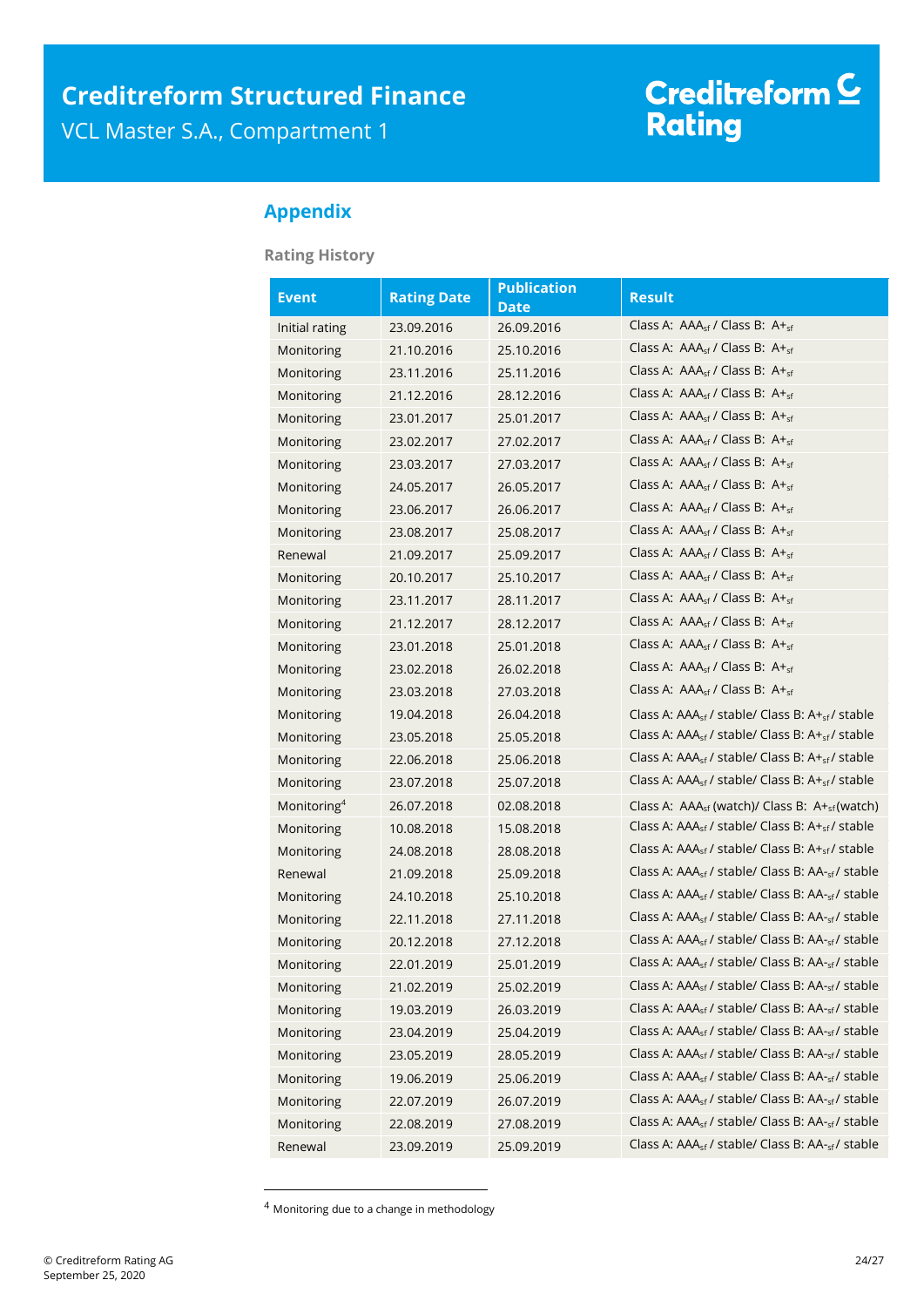### **Creditreform Structured Finance**  VCL Master S.A., Compartment 1

# Creditreform<sup>C</sup> **Rating**

| Monitoring | 23.10.2019 | 25.10.2019 | Class A: AAA <sub>sf</sub> / stable/ Class B: AA- <sub>sf</sub> / stable |
|------------|------------|------------|--------------------------------------------------------------------------|
| Monitoring | 21.11.2019 | 25.11.2019 | Class A: AAA <sub>sf</sub> / stable/ Class B: AA- <sub>sf</sub> / stable |
| Monitoring | 19.12.2019 | 27.12.2019 | Class A: AAA <sub>sf</sub> / stable/ Class B: AA- <sub>sf</sub> / stable |
| Monitoring | 23.01.2020 | 27.01.2020 | Class A: AAA <sub>sf</sub> / stable/ Class B: AA- <sub>sf</sub> / stable |
| Monitoring | 21.02.2020 | 25.02.2020 | Class A: AAA <sub>sf</sub> / stable/ Class B: AA- <sub>sf</sub> / stable |
| Monitoring | 23.03.2020 | 25.03.2020 | Class A: AAA <sub>sf</sub> / stable/ Class B: AA-sf / stable             |
| Monitoring | 23.04.2020 | 27.04.2020 | Class A: AAA <sub>sf</sub> / stable/ Class B: AA- <sub>sf</sub> / stable |
| Monitoring | 20.05.2020 | 26.05.2020 | Class A: AAA <sub>sf</sub> / stable/ Class B: AA- <sub>sf</sub> / stable |
| Monitoring | 22.07.2020 | 27.07.2020 | Class A: AAA <sub>sf</sub> / stable/ Class B: AA- <sub>sf</sub> / stable |
| Monitoring | 20.08.2020 | 25.08.2020 | Class A: AAA <sub>sf</sub> / stable/ Class B: AA- <sub>sf</sub> / stable |
| Renewal    | 23.09.2020 | 25.09.2020 | Class A: AAA <sub>sf</sub> / stable/ Class B: AA- <sub>sf</sub> / stable |

### **Regulatory Requirements**

Creditreform Rating AG was mandated on July 22, 2016 by VWL to conduct ratings for Class A and Class B Notes Series each issued by VCL Master S.A., acting for and on behalf of its Compartment 1. The rating was conducted on the basis of Creditreform Rating´s "Rating Auto ABS Securitizations" methodology in conjunction with Creditreform Rating's basic document "Rating Criteria and Definitions".

Important sources of information in the context of the ratings were, in addition to the submitted documents, a due diligence meeting in Braunschweig (Germany) on April 04, 2019 and a virtual diligence meeting in March 2020. The submitted documents and information from VWL were sufficient to meet the requirements of Creditreform Rating AG's rating methodology.

A complete description of Creditreform Rating´s rating methodologies is published on the following internet page: [www.creditreform-rating.de.](http://www.creditreform-rating.de/)

This rating was carried out by analysts Stephan Giebler (Lead), Jan Löckenhoff and Sijia Aulenbacher, all located in Neuss/Germany.

The pool cut-off date is August 31, 2020. Closing occurs on September 25, 2020. The ratings are based on the pool portfolio information as of September 16, 2020, as provided by the originator.

The Issuer or all relevant parties have examined the rating report prior to publication and were provided with at least one full working day to appeal the rating committee decision and provide additional information. The rating decision was not amended following this examination.

In 2011 Creditreform Rating AG was registered within the European Union according to EU Regulation 1060/2009 (CRA-Regulation). Based on the registration Creditreform Rating AG is allowed to issue credit ratings within the EU and is bound to comply with the provisions of the CRA-Regulation.

### **Conflict of Interests**

No conflicts of interest were identified during the rating process that might influence the analysis and judgements of the rating analysts involved or any other natural person whose services are placed at the disposal or under the control of Creditreform Rating AG and who are directly involved in credit rating activities or approving credit ratings and rating outlooks.

In case of providing ancillary services to the rated entity, CRA will disclose all ancillary services in the credit rating report.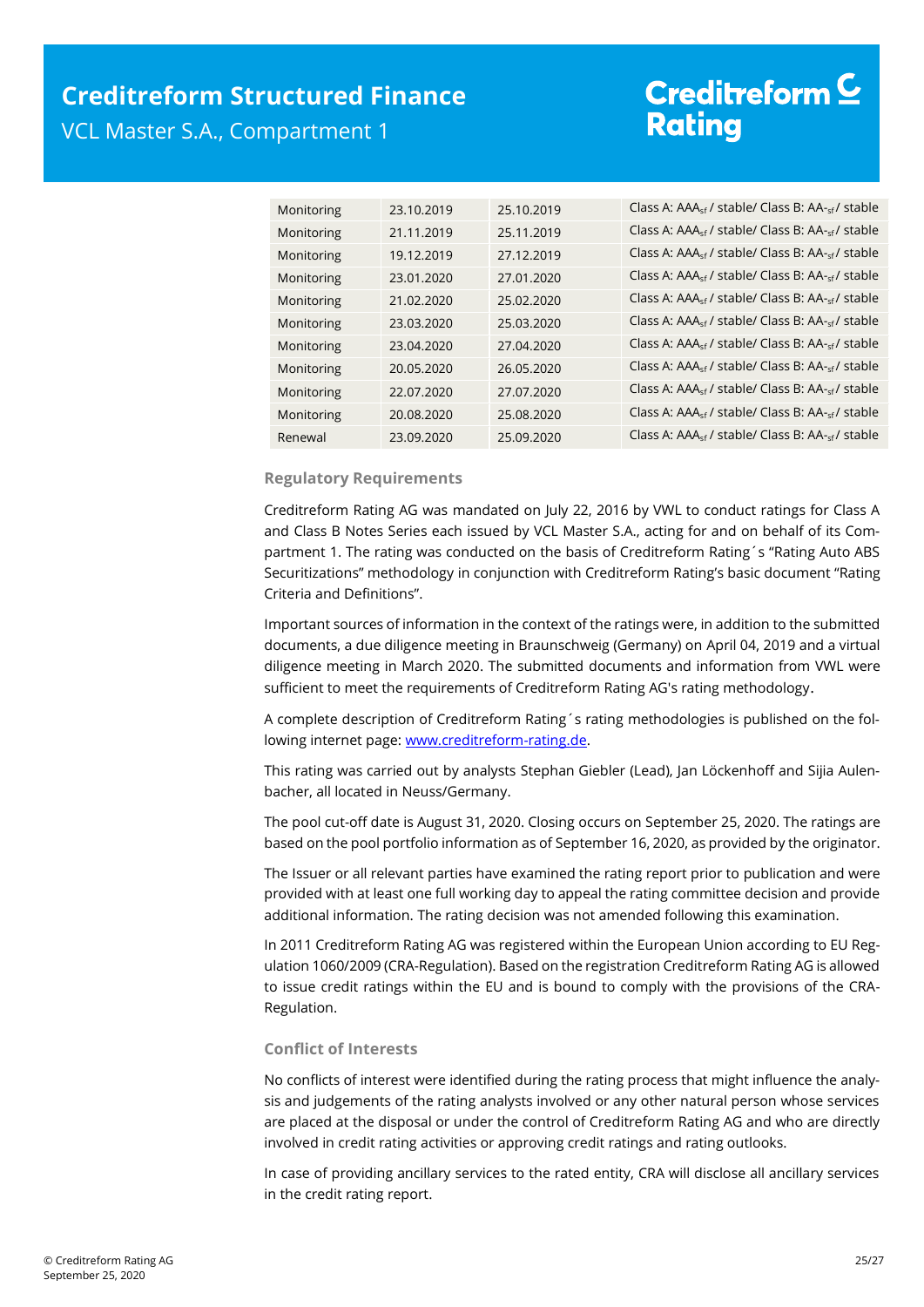**Rules on the Presentation of Credit Ratings and Rating Outlooks** 

The approval of credit ratings and rating outlooks follows our internal policies and procedures. In line with our policy "Rating Committee," all credit ratings and rating outlooks are approved by a rating committee based on the principle of unanimity.

To prepare this credit rating, CRA has used following substantially material sources:

- 1. Transaction documentation
- 2. Collateral performance data
- 3. Audited financial statements
- 4. Website of the participants

There are no other attributes and limitations of the credit rating or rating outlook other than displayed on the CRA website. Furthermore CRA considers satisfactory the quality and extent of information available on the rated entity. In regard to the rated entity Creditreform Rating AG regarded available historical data as sufficient.

Between the disclosure of the credit rating to the rated entity and the public disclosure no amendments were made to the credit rating.

The "Basic data" information card indicates the principal methodology or version of methodology that was used in determining the rating, with a reference to its comprehensive description.

In case where the credit rating is based on more than one methodology or where reference only to the principal methodology might cause investors to overlook other important aspects of the credit rating, including any significant adjustments and deviations, Creditreform Rating AG explains this fact in the credit rating and indicates how the different methodologies or these other aspects are taken into account in the credit rating. This information is integrated in the credit rating report.

The meaning of each rating category, the definition of default or recovery and any appropriate risk warning, including a sensitivity analysis of the relevant key rating assumptions, such as mathematical or correlation assumptions, accompanied by worst-case scenario credit ratings as well as best-case scenario credit ratings are explained.

The date at which the credit rating was released for distribution for the first time and when it was last updated including any rating outlooks is indicated clearly and prominently in the "Basic data" card as a "Rating action"; first release is indicated as "initial rating", other updates are indicated as an "update", "upgrade or downgrade", "not rated", "confirmed", "selective default" or "default".

In the case of a rating outlook, the time horizon is provided during which a change in the credit rating is expected. This information is available within "Basic data" information card.

In accordance to Article 11 (2) EU-Regulation (EC) No 1060/2009 registered or certified credit rating agency shall make available in a central repository established by ESMA information on its historical performance data, including the ratings transition frequency, and information about credit ratings issued in the past and on their changes. Requested data are available at the ESMA website: https://cerep.esma.europa.eu/cerep-web/statistics/defaults.xhtml.

An explanatory statement of the meaning of Creditreform's default rates are available in the credit rating methodologies disclosed on the website.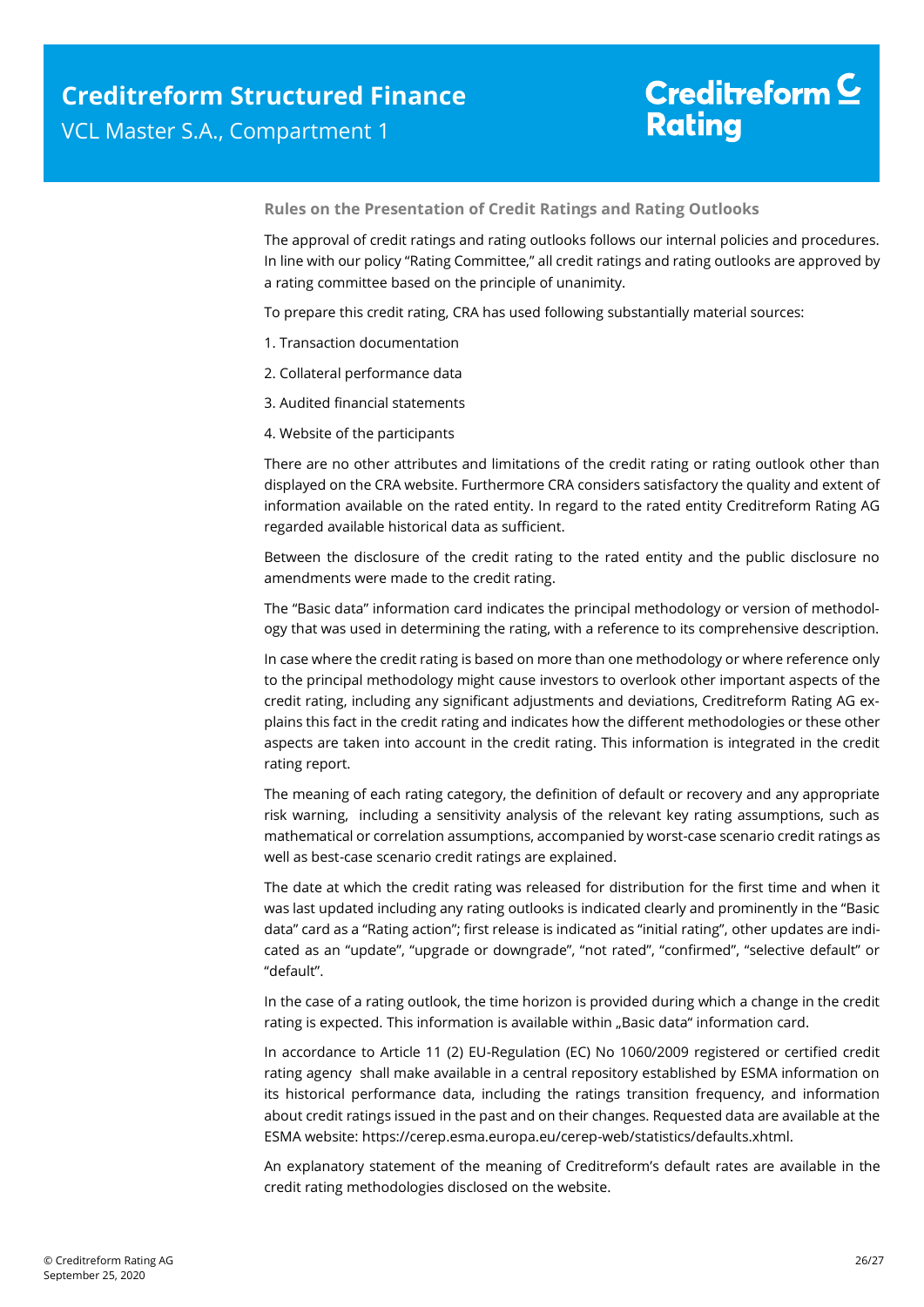### **Disclaimer**

Any rating performed by Creditreform Rating AG is subject to the Creditreform Rating AG Code of Conduct which has been published on the web pages of Creditreform Rating AG. In this Code of Conduct, Creditreform Rating AG commits itself – systematically and with due diligence – to establish its independent and objective opinion as to the sustainability, risks and opportunities concerning the enterprise or the issue under review.

Future events are uncertain, and forecasts are necessarily based on assessments and assumptions. This rating is therefore no statement of fact, but an opinion. For this reason, Creditreform Rating AG cannot be held liable for the consequences of decisions made on the basis of any of their ratings. Neither should these ratings be construed as recommendations for investors, buyers or sellers. They should only be used by market participants (entrepreneurs, bankers, investors etc.) as one factor among others when arriving at corporate or investment decisions. Ratings are not meant to be used as substitutes for one's own research, inquiries and assessments.

We have assumed that the documents and information made available to us by the client are complete and accurate and that the copies provided to us represent the full and unchanged contents of the original documents. Creditreform Rating AG assumes no responsibility for the true and fair representation of the original information.

This report is protected by copyright. Any commercial use is prohibited without prior written permission from Creditreform Rating AG. Only the full report may be published in order to prevent distortion of the report's overall assessment. Excerpts may only be used with the express consent of Creditreform Rating AG. Publication of the report without the consent of Creditreform Rating AG is prohibited. Only ratings published on the Creditreform Rating AG web pages remain valid.

Creditreform Rating AG

**Contacts** 

Creditreform Rating AG Europadamm 2-6 D - 41460 Neuss

| Fon      | +49 (0) 2131 / 109-626      |
|----------|-----------------------------|
| Fax      | +49 (0) 2131 / 109-627      |
| E-Mail   | info@creditreform-rating.de |
| Internet | www.creditreform-rating.de  |

CEO: Dr. Michael Munsch Chairman of the board: Prof. Dr. Helmut Rödl

HRB 10522, Amtsgericht Neuss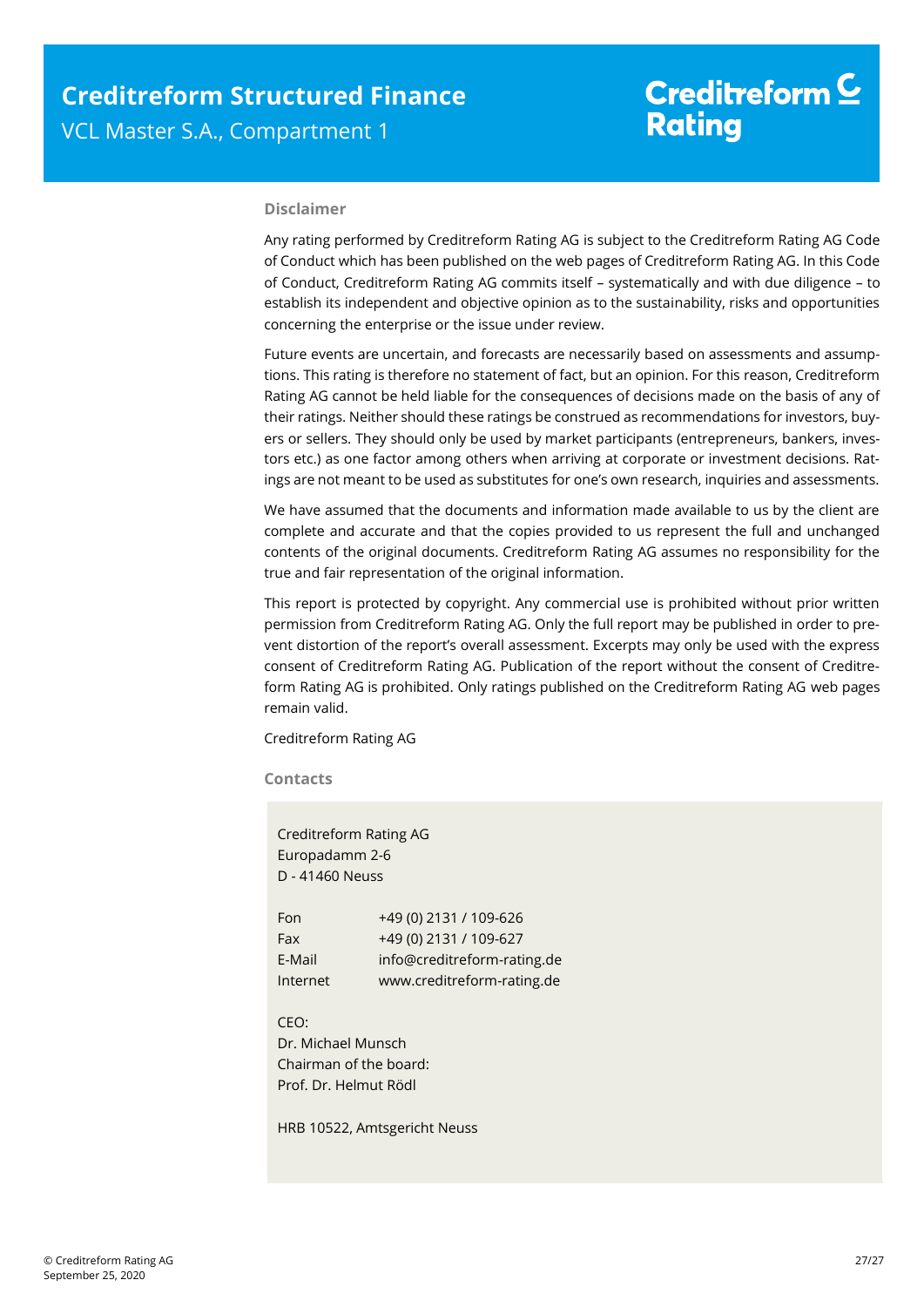#### **Rated entity / Rating / Rating Outlook:**

EUR Floating Rate Asset Backed Class A and Class B Notes as following, issued by VCL Master S.A., acting with respect to its Compartment 1

| Series         | <b>ISIN</b>  | Note Balance Before<br>Renewal (EUR) | Note Balance After<br>Renewal (EUR) | Rating / Outlook           |
|----------------|--------------|--------------------------------------|-------------------------------------|----------------------------|
| Class A 2010-2 | XS0480715548 | 287,100,000                          | 287,100,000                         | $AAAsf$ / stable           |
| Class A 2010-4 | XS0480716199 | 2,500,000                            |                                     | Rating withdrawn           |
| Class A 2011-2 | XS0646441575 | 71,900,000                           | 84,400,000                          | $AAAsf$ / stable           |
| Class A 2012-1 | XS0857704976 | 144,200,000                          |                                     | Rating withdrawn           |
| Class A 2012-2 | XS0857705353 | 144,200,000                          | 169,200,000                         | $AAAsf$ / stable           |
| Class A 2012-3 | XS0857705866 | 96,100,000                           | 116,100,000                         | AAA <sub>sf</sub> / stable |
| Class A 2012-4 | XS0857706161 | 288,800,000                          | 288,800,000                         | $AAAsf$ / stable           |
| Class A 2013-1 | XS0950403229 | 96,100,000                           | 96,100,000                          | AAA <sub>sf</sub> / stable |
| Class A 2015-1 | XS1309693643 | 498,600,000                          | 498,600,000                         | $AAAsf$ / stable           |
| Class A 2017-1 | XS1577438135 | 71,900,000                           | 71,900,000                          | $AAAsf$ / stable           |
| Class A 2017-2 | XS1675945494 | 96,100,000                           |                                     | Rating withdrawn           |
| Class A 2017-3 | XS1675945577 | 366,800,000                          | 462,900,000                         | AAA <sub>sf</sub> / stable |
| Class A 2018-1 | XS1894806360 | 76,700,000                           | 76,700,000                          | $AAAsf$ / stable           |
| Class A 2020-1 | XS2230884061 |                                      | 89,200,000                          | AAA <sub>sf</sub> / stable |
| Class B 2014-1 | XS1112835910 | 27,300,000                           | 27,400,000                          | $AA_{\text{sf}}$ / stable  |
| Class B 2014-3 | XS1112837379 | 27,100,000                           | 27,100,000                          | AA- <sub>sf</sub> / stable |
| Class B 2014-4 | XS1112837882 | 100,000                              |                                     | Rating withdrawn           |
| Class B 2018-1 | XS1894834818 | 6,000,000                            | 6,000,000                           | $AA_{\text{sf}}$ / stable  |

#### **Rating summary:**

Following the renewal on September 25, 2020 and the amendments made to the Programme Documents in connection with such renewal pursuant to the Eleventh Amendment Agreement, Creditreform Rating (CRA) confirms the ratings of existing series of Class A and B Notes, issued by VCL Master S.A., acting for and on behalf of its Compartment 1 (VCL Master C1). In addition, Creditreform withdraws the ratings of Class A Notes Series A 2010-4, A 2012-1, A 2017-2, and Class B Notes Series B 2014-4 due to fully redemption, and assigns a rating to the new series of Class A Notes A 2020-1.

VCL Master C1 is a platform for VW Leasing GmbH (VWL) to securitise, on a revolving basis, German auto lease receivables. VCL Master C1 has currently issued 11 series of asset backed floating rate Class A Notes and three series of asset backed floating rate Class B Notes. The compartment may from time to time issue further series of Class A and Class B Notes.

VCL Master C1 securitises only the finance portion of the leases; residual values are not securitized by the Issuer. A combination of subordinated loan and overcollateralisation will provide credit enhancement to the rated Class A Notes Series (current total CE 10.51%) and Class B Notes Series (current total CE 8.10%). In addition, a cash reserve, currently amounting to 1.10% of the lease receivables balance, is available to provide credit enhancement to the Class A and B Notes.

To size the credit risk of the portfolio and to derive base case assumptions about loss rates and expected recovery performance, Creditreform Rating used data provided by Volkswagen Leasing GmbH (VWL) as well as internal databases. CRA set the total expected net losses at 6.41% (AAA<sub>sf</sub>) and 4.47% (AA-<sub>sf</sub>). These scenario-specific assumptions were tested in CRA's proprietary cash flow model, which was tailored to reflect the structure of VCL Master and to assess the Issuer's ability to service its debt in a full and timely manner.

#### **Primary key rating driver:**

- + VCL securitises only the finance portion of the leases; residual values are not securitised by the Issuer
- + Risks related to the Issuer are limited, the compartment structure being ring-fenced and with limited recourse to other creditors of the Issuer, including non-petition provisions
- + Downgrade collateral and replacement provisions mitigate counterparty risk exposure w.r.t. the Swap Counterparties and Account Bank
- No specified back-up servicer, even though contractual provisions enable the replacement of the servicer
- Extended 12-month revolving period until September 2021 may affect portfolio quality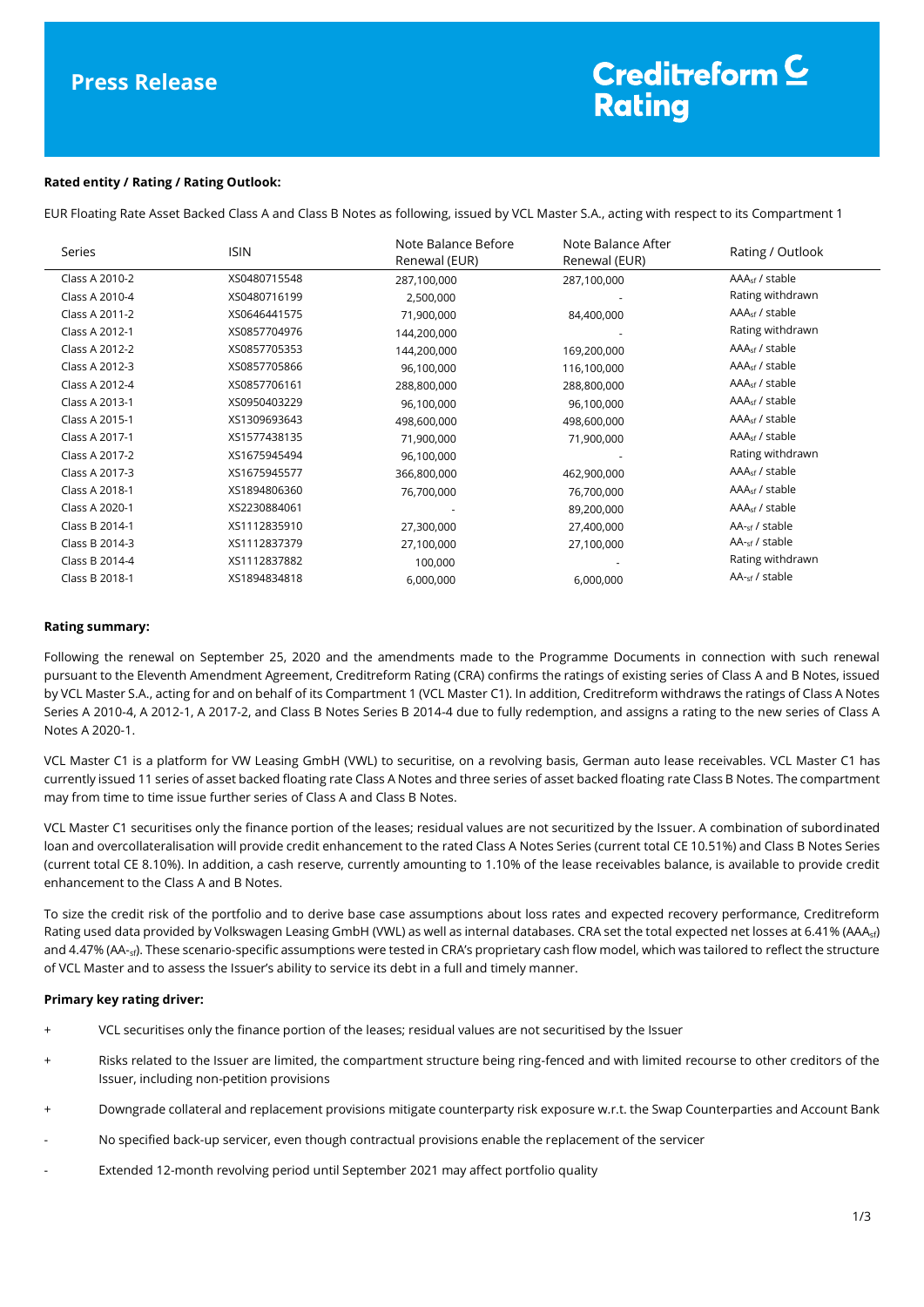### **Press Release**

### Creditreform  $\underline{\mathsf{C}}$ **Rating**

- Term takeouts increase the share of delinguent contracts in the portfolio
- Potentially indirect negative impact of Volkswagen AG diesel emission manipulations on future (portfolio) recovery performance
- Increased macroeconomic uncertainty and potential market decline due to the coronavirus crisis may have adverse effect on VWL's ABS strategy and future portfolio performance

#### **Rating sensitivities:**

Best-case scenario: In this scenario, we stressed (ceteris paribus) the base case default rate by an amount of -25% and the base case recovery rate by an amount of +25%, resulting in a rating of AAA<sub>sf</sub> for Class A Notes and AA-<sub>sf</sub> for Class B Notes.

Worst-case scenario: In this scenario, a severe 100% stress is applied to the base case default rate in combination with a 50% stress on the base case recovery rate, resulting in a rating of A-<sub>sf</sub>. for Class A Notes and BB+<sub>sf</sub>. for Class B Notes. In our view, this rating would represent a scenario with higher default correlation and market decline in a stressed pandemic scenario.

#### **ESG-criteria:**

CRA generally takes ESG-relevant factors (environmental, social and governance) into account when assessing the rating object. Overall, ESG factors have a mild impact on the current ratings of the Class A and B Notes. Nevertheless, CRA identifies macroeconomic factors (particularly with regard to potential changes in consumer behaviour) to have a high significant impact on the stability of the ratings. Increased macroeconomic uncertainty and potential market decline due to the coronavirus crisis may have adverse effect on VWL's ABS strategy and future portfolio performance. Governance is relevant to the ratings with respect to counterparty risk, but downgrade collateral and replacement provisions mitigate counterparty risk exposure with respect to the Swap Counterparty and Account Bank. Other individual factors with a potential key rating influence were not identified, and therefore did not affect the final rating.

On the subject of ESG (environment, social and governance), Creditreform Rating AG has published the basic document ("The Impact of ESG Factors on Credit Ratings"), which is available on the homepage under the following link:

<https://creditreform-rating.de/en/about-us/regulatory-requirements.html>

#### **Rating Date / disclosure to rated entity / maximum validity:**

September 23, 2020 / September 23, 2020 / September 25, 2027

Between the disclosure of the credit rating to the rated entity and the public disclosure, no amendments were made to the credit rating.

#### **Initial rating date:**

September 23, 2016

#### **Lead-analyst – position / Person approving (PAC):**

Stephan Giebler (Lead) – Senior Analyst

Tobias Stroetges (PAC) – Analyst

#### **Name & address of legal entity:**

Creditreform Rating AG, Europadamm 2-6, 41460 Neuss, Germany

#### **Status of solicitation:**

The rating is a solicited rating. The degree of participation was as follows:

With Rated Entity or Related Third Party Participation: Yes

With Access to Internal Documents: Yes

With Access to Management : Yes

#### **Rating methodology / Version / Date of application / Link:**